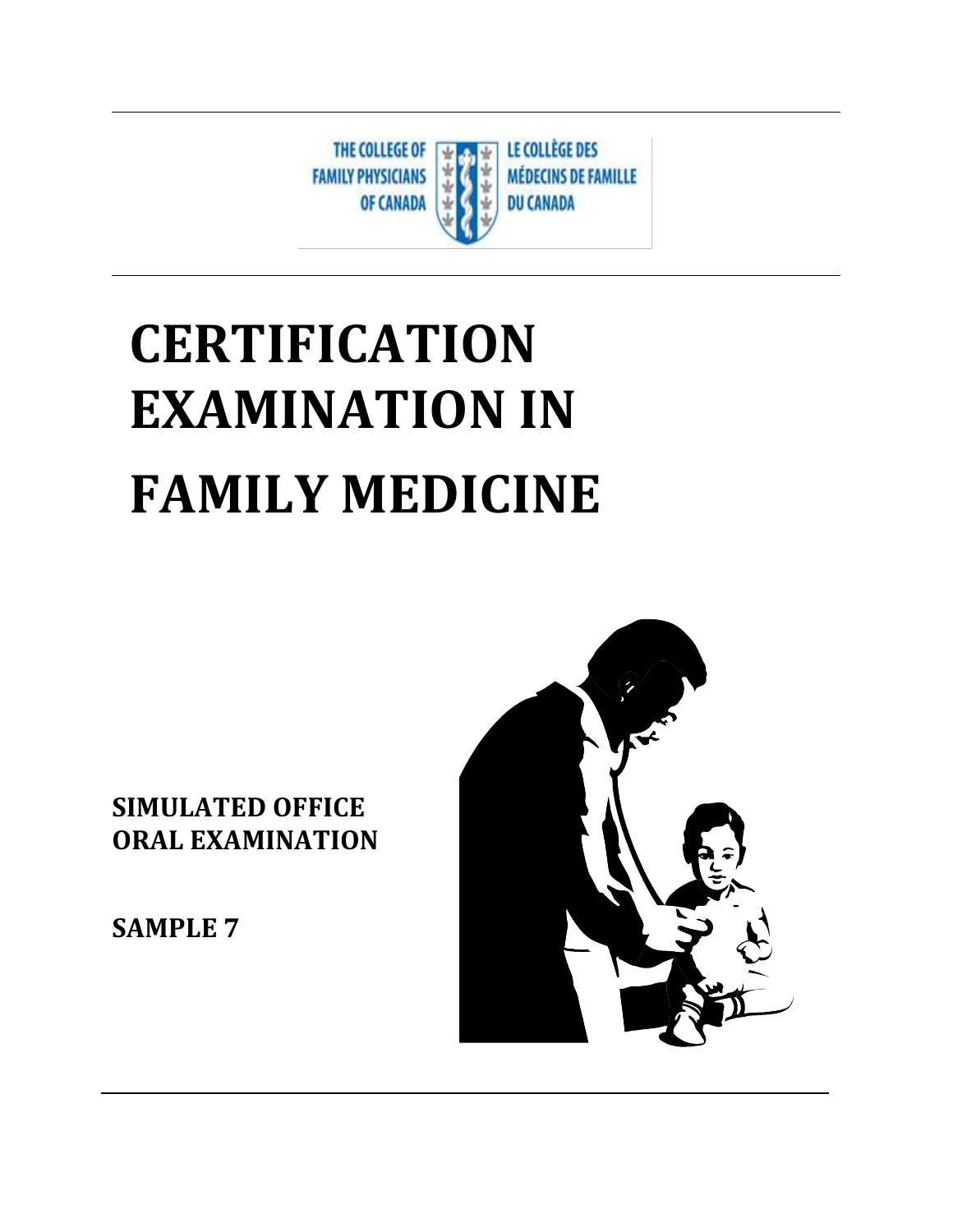## **THE COLLEGE OF FAMILY PHYSICIANS OF CANADA**

## **CERTIFICATION EXAMINATION IN FAMILY MEDICINE**

## **INTRODUCTION TO SIMULATED OFFICE ORAL EXAMINATIONS**

The Certification Examination of The College of Family Physicians of Canada is designed to evaluate the diverse knowledge, attitudes, and skills required by practising family physicians (FPs). The evaluation is guided by the four principles of family medicine. The short-answer management problems (SAMPs), the written component, are designed to test medical knowledge and problem-solving skills. The simulated office orals (SOOs), the oral component, evaluate candidates' abilities to establish effective relationships with their patients by using active communication skills. The emphasis is not on testing the ability to make a medical diagnosis and then treat it. Together, the two instruments evaluate a balanced sample of the clinical content of family medicine.

The College believes that FPs who use a patient-centred approach meet patients' needs more effectively. The SOOs marking scheme reflects this belief. The marking scheme is based on the patient-centred clinical method, developed by the Centre for Studies in Family Medicine at the University of Western Ontario. The essential principle of the patient-centred clinical method is the integration of the traditional disease-oriented approach (whereby an understanding of the patient's condition is gained through pathophysiology, clinical presentation, history-taking, diagnosis, and treatment) with an appreciation of the illness, or what the disease means to the patients in terms of emotional response, their understanding of the disease, and how it affects their lives. Integrating an understanding of the disease and the illness in interviewing, problem-solving, and management is fundamental to the patient-centred approach. This approach is most effective when both the physician and the patient understand and acknowledge the disease and the illness.

In the SOOs, candidates are expected to explore patients' feelings, ideas, and expectations about their situation, and to identify the effect of these on function. Further, candidates are scored on their willingness and ability to involve the patient in the development of a management plan.

The five SOOs are selected to represent a variety of clinical situations in which communication skills are particularly important in understanding patients and assisting them with their problems.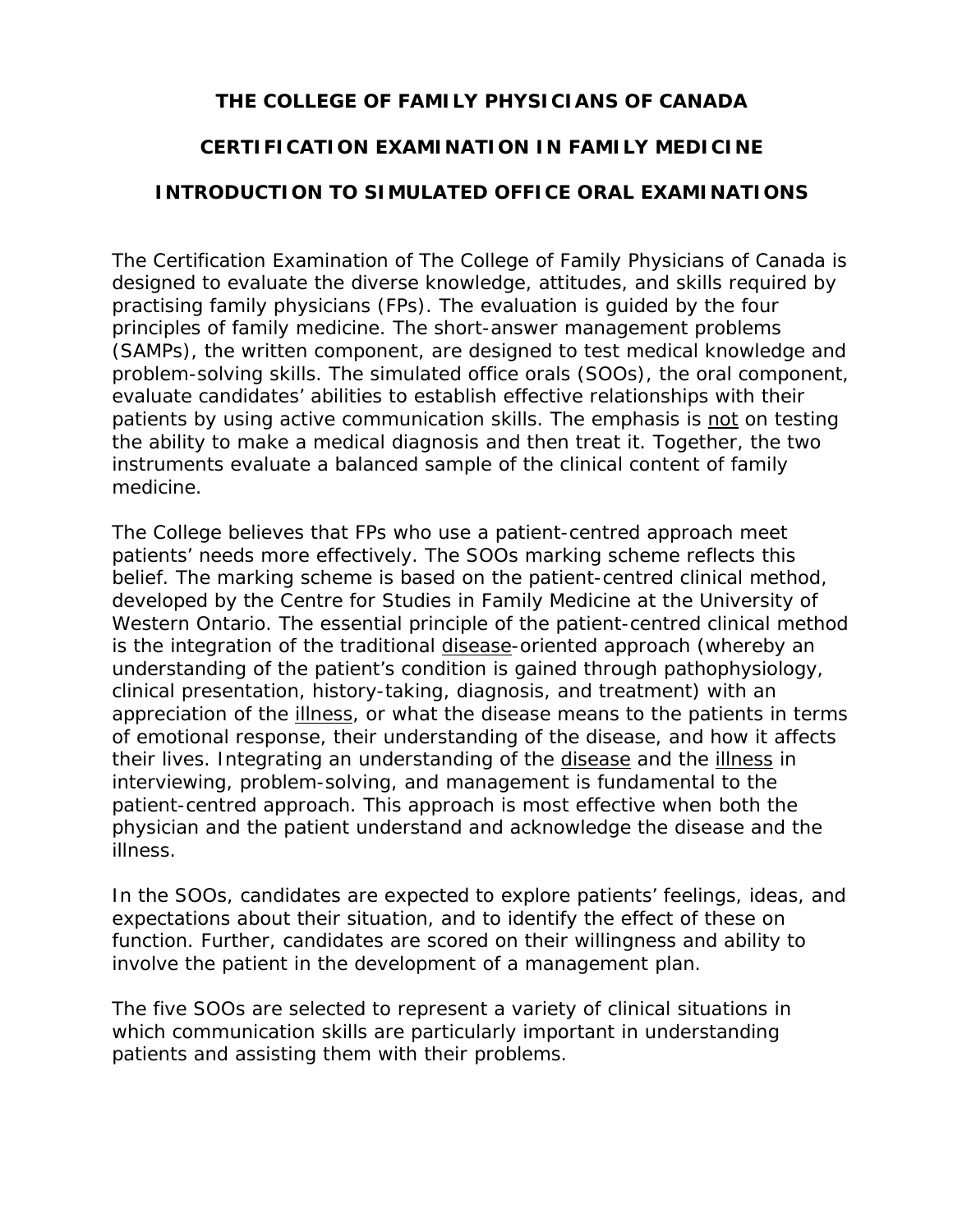## **RATIONALE FOR SIMULATED OFFICE ORAL EXAMINATION**

The goal of this simulated office oral examination is to test the candidate's ability to deal with a patient who has

## **1. body dysmorphic disorder.**

## **2. hyperhidrosis.**

The patient's feelings, ideas, and expectations, as well as an acceptable approach to management, are detailed in the case description and the marking scheme.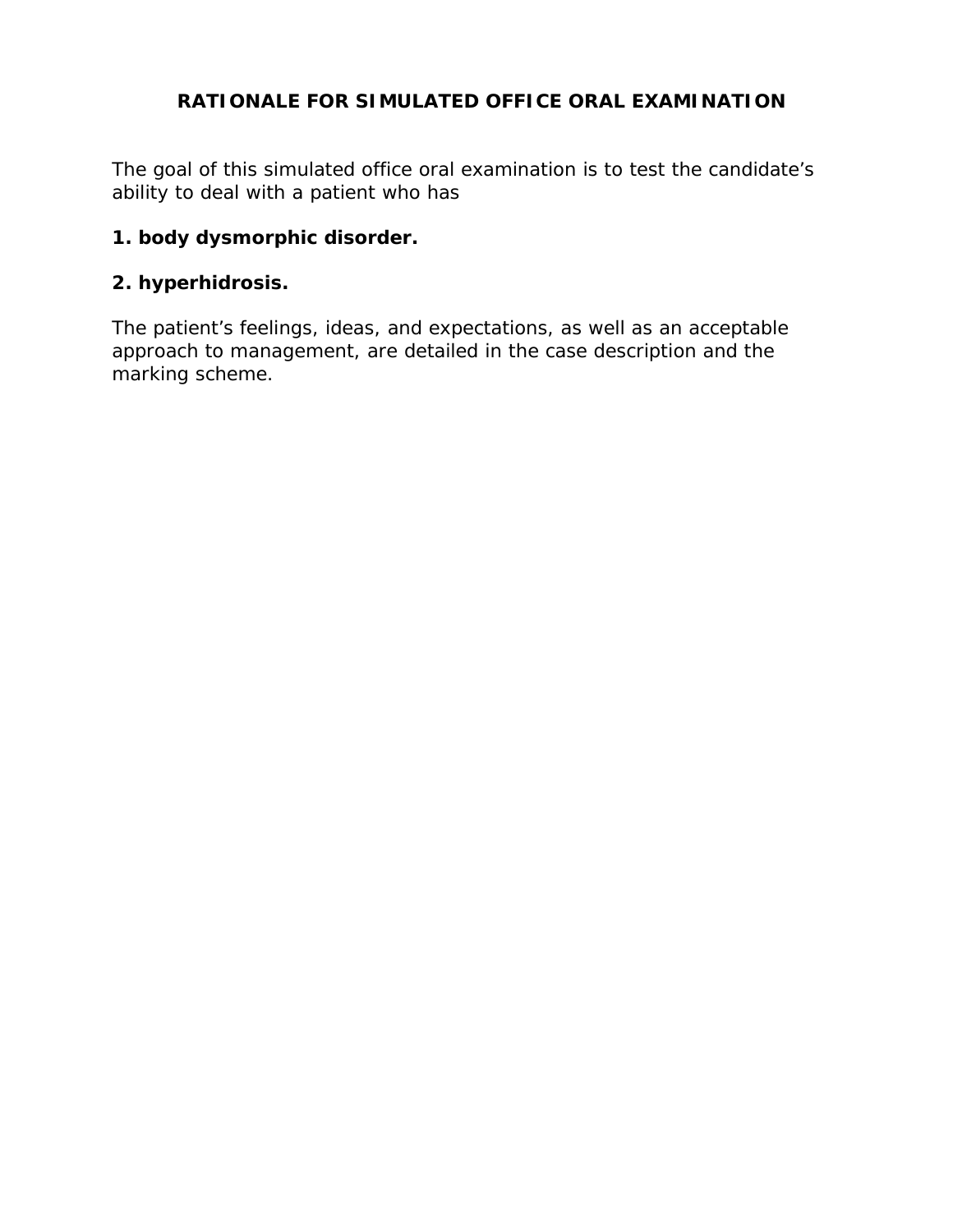## **CERTIFICATION EXAMINATION IN FAMILY MEDICINE**

## **SIMULATED OFFICE ORAL EXAMINATIONS**

## **INSTRUCTIONS TO THE CANDIDATE**

#### **1. FORMAT**

This is a simulated office situation, in which a physician will play the part of the patient. There will be one or more presenting problems, and you are expected to progress from there. You should not do a physical examination at this visit.

## **2. SCORING**

You will be scored by the patient/examiner, according to specific criteria established for this case. We advise you not to try to elicit from the examiner information about your marks or performance, and not to speak to him or her "out of role."

## **3. TIMING**

A total of 15 minutes is allowed for the examination. The role-playing physician is responsible for timing the examination. At 12 minutes, the examiner will inform you that you have three minutes remaining. During the final three minutes, you are expected to conclude your discussion with the patient/examiner.

At 15 minutes, the examiner will signal the end of the examination. You are expected to stop immediately, and to leave any notes with the examiner.

## **4. THE PATIENT**

You are about to meet Ms. **DANICA WILLIAMS**, age 27, who is new to your practice.

## **SPECIAL NOTE**

Because the process of problem identification and problem management plays an important part in the score, it is in the best interest of all candidates that they not discuss the case among themselves.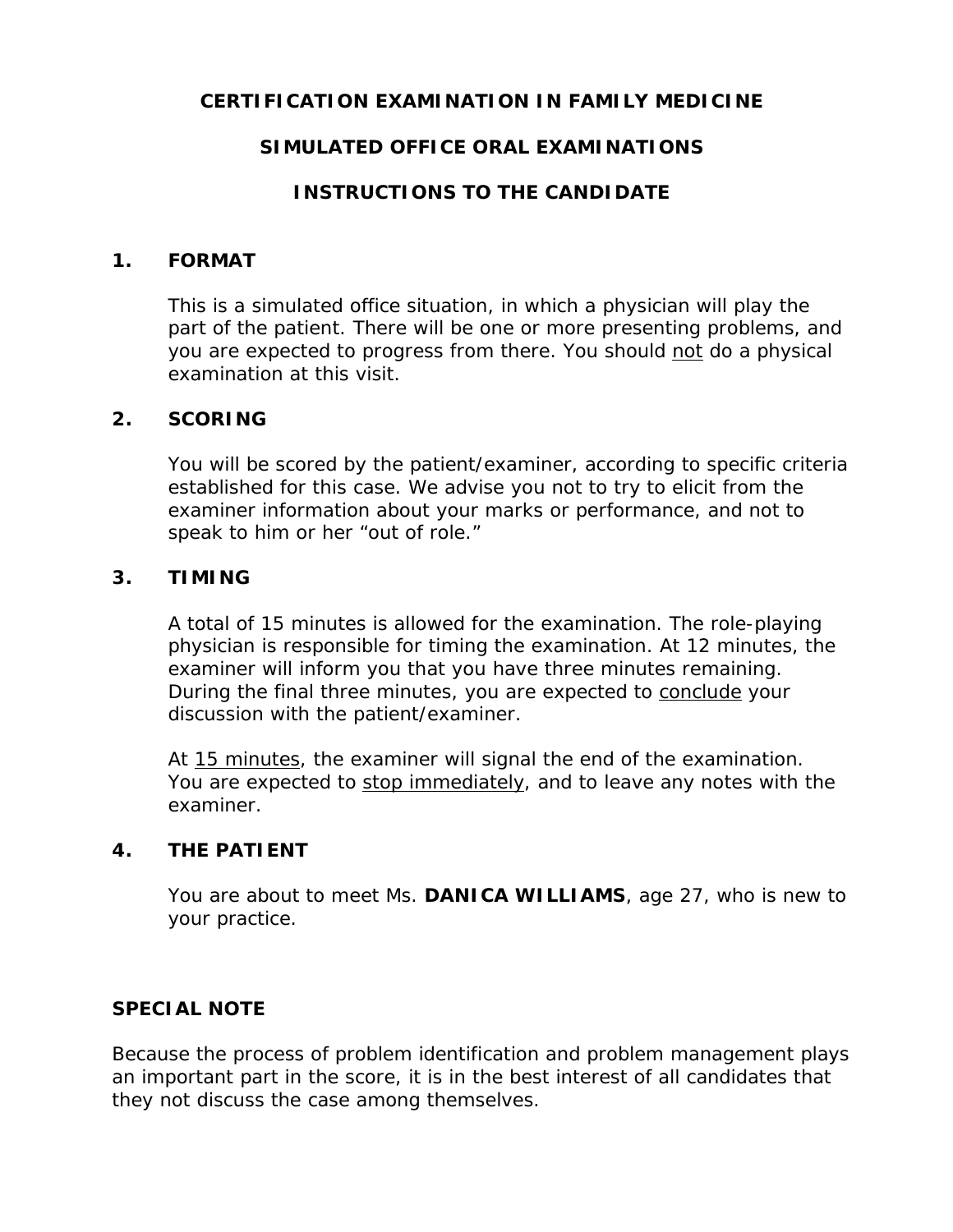## **THE COLLEGE OF FAMILY PHYSICIANS OF CANADA CERTIFICATION EXAMINATION IN FAMILY MEDICINE**

## **SIMULATED OFFICE ORAL EXAMINATION**

## **CASE DESCRIPTION**

## **INTRODUCTORY REMARKS**

You are Ms. **DANICA WILLIAMS**, age 27. You have come to this new family physician (FP) seeking a referral to a plastic surgeon for extensive cosmetic surgeries. You also are suffering from excessive sweating.

## **HISTORY OF THE PROBLEM**

## **Body Dysmorphic Disorder**

You have decided that the answer to all your problems is to have cosmetic surgery to fix your vast number of imperfections. Then you will be perfect and all your difficulties will go away.

Currently, you've decided that you require the following:

- Rhinoplasty.
- Breast augmentation.
- Eyelid correction.
- Liposuction of your upper arms, belly, hips, and back.
- A tummy tuck.
- Collagen injection in your lips.
- The removal of moles on your chest and back.

For years you've kept a list of the imperfections that have to be changed. Although you would like to have a few more cosmetic procedures (ears pinned back, some cosmetic dentistry, etc.), for now you can live with just those on the list above.

You spend a great deal of money (most of your income in fact) on beauty treatments and products. You have yet to be satisfied and frequently change stylists and salons. Your nails are always done and you always wear makeup. You own literally bags of makeup, skin creams, moisturizers, and other equipment for making yourself beautiful. You have no idea of exactly how much money you've spent, but you suspect it is a lot.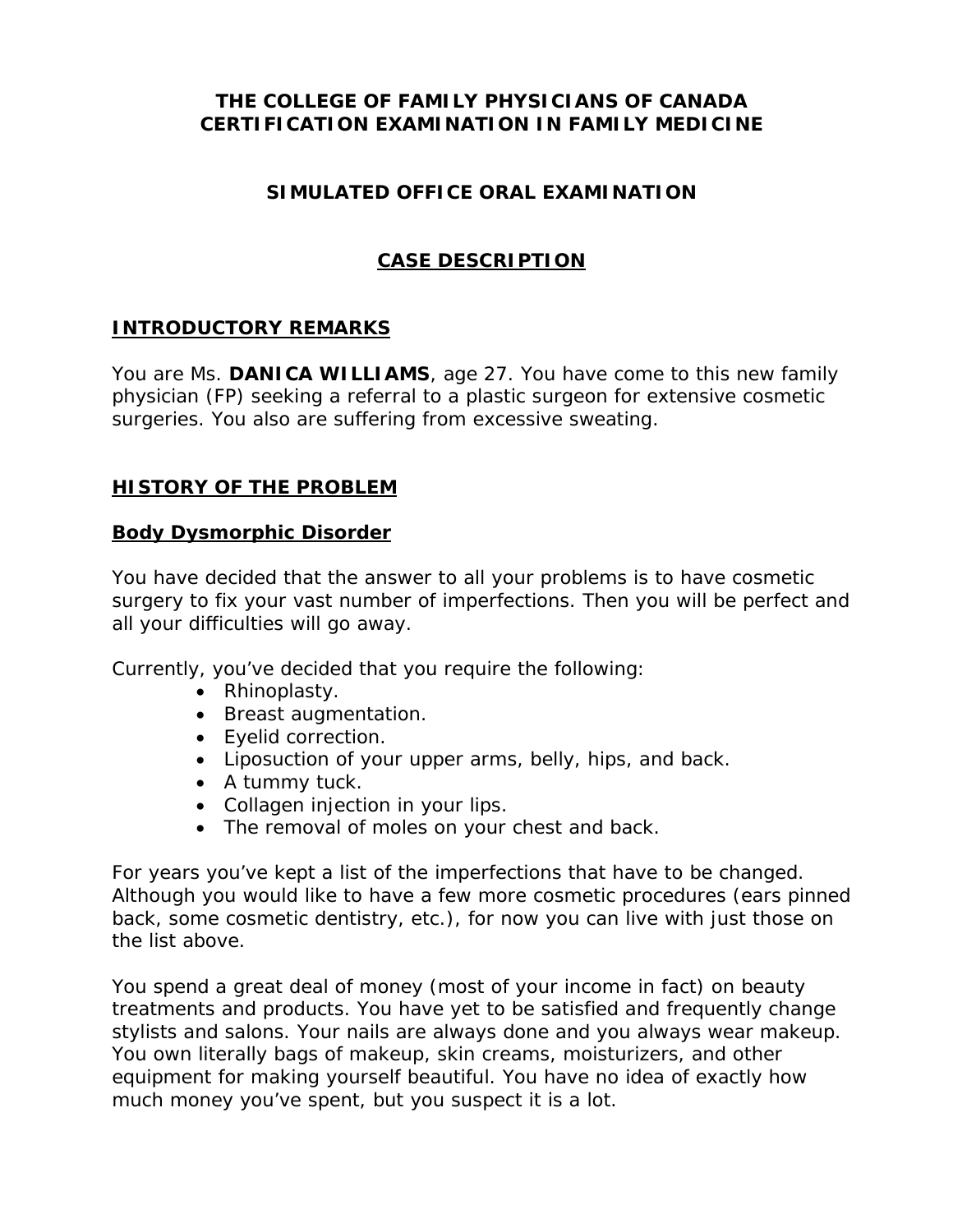You check your appearance in every mirror you come across and often pull a compact out of your purse to check your face. You must see yourself from many angles several times a day, just to be sure you don't look hideous in the clothes you picked that morning. You have been known to leave work to change outfits because an unflattering glance sends you into a tailspin.

Your nose is your worst feature. You can't believe that you got the "Williams nose" from your dad's side of the family. It is so unfair that both your sisters have your mother's delicate features. If only you could have your nose made smaller and more pert—*and* have some of the huge pockmarks on it removed with dermabrasion and the red veins lasered—*and* have the hump taken out.

Next on your list in terms of priority is breast augmentation (at least two more cup sizes) with a lift so your breasts aren't so droopy. Liposuction of your hips, belly, arms, and back follows breast augmentation in terms of importance.

Recently you've found yourself thinking constantly about how badly your nose is affecting your life. The past few weeks you have lain in bed after work, ruminating about your imperfections. You know that you'd be a friendlier person, more outgoing, and successful in your entire life if only you could have your surgeries.

You have always felt invisible next to your two sisters. Not only were they more accomplished, they were also prettier. About three years ago, you realized that you had to do something about this situation. The exercise and Pilates classes you had tried hadn't sculpted you into someone better, and they certainly didn't help with your facial features. You have tried a few diets, but they haven't worked, either.

Thank goodness your Internet friends support your desire to have your imperfections rectified, just as you support their plans for plastic surgery. The website WaitingtobePerfect.com has been a real benefit to you as you can connect with so many like-minded women. The discussion room has been a real haven, as your sisters and parents have not been totally supportive of your requests for surgery. In fact, your younger sister recently told you that she thinks there is nothing wrong with your nose and that your desire for surgery is ridiculous. You know that she is just saying these things because she doesn't understand the anguish of being deformed, as you are.

You mention your desire to have cosmetic surgery to your family, often several times a day, but they don't seem too interested. Your father says he thinks you are "nuts" for wanting to go "under the knife." Both your sisters just roll their eyes and tell you "enough already." They've never been interested in what you have to say. Your mother is a bit more supportive—or at least she used to be. Every day for the past year or so, at least whenever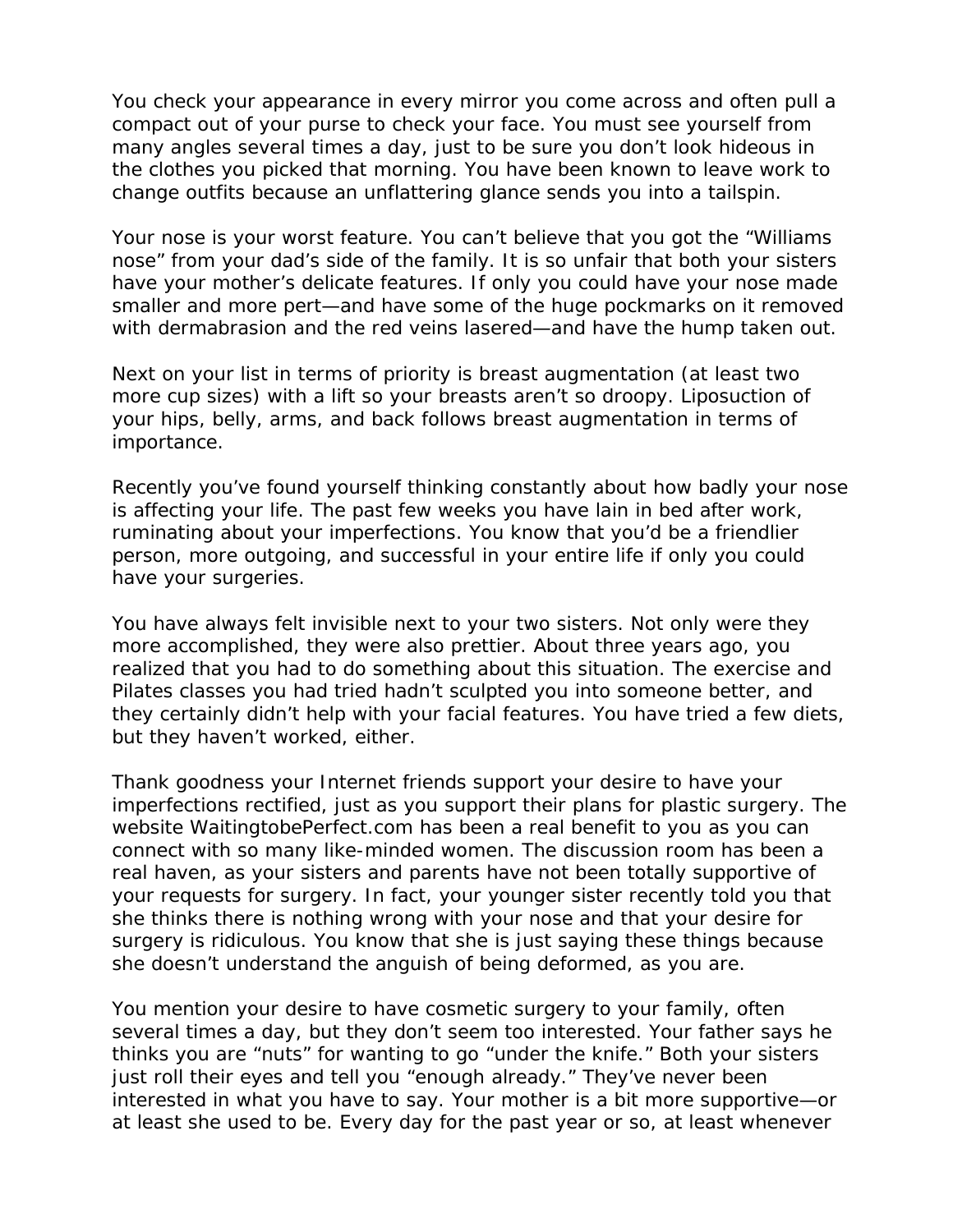she's been in town, you've shown her your scrapbook with photos of how you want to look. Recently she's expressed some concern that you are "going overboard," and she has said that "there's nothing wrong with you that exercise won't help." She even said once that she thought you were becoming obsessed with your looks. You don't agree: if your mother had been born with a nose like yours, she would have had it fixed years ago.

Recently, both your parents indicated that they will not pay for any surgical procedures and that they are not going to be handing over money for the beauty salon much longer. They want you to pay for your own cosmetics and treatments.

You spend a couple of hours a day, and more on the weekend, searching the web and magazines for pictures of celebrities. You use a red pen to circle the improvements you'd like. You outline your wishes and choices in your scrapbook. For example, you have your possible new nose narrowed down to the noses of three actresses and a musician. You are willing to bring the pictures to the surgeon to show him or her exactly what you want. Today you left the scrapbook at home because you came to this appointment directly from work and the book is too big to carry in your purse.

You know that you need a physician's referral if medical care is to be covered by provincial health insurance. You do not realize that likely you will have to pay privately for most or all of these procedures.

You expect the doctor to sympathize with you and immediately offer a referral to a plastic surgeon. How could anyone look at you and not agree that you are in dire need of surgical repair?

## **Hyperhidrosis**

When you were in high school you developed excessive sweating of your armpits, feet, and hands. You don't remember anything that triggered it: no rash, no infections—nothing. You weren't taking any medication at the time. It developed slowly, worsening month by month during your late teens. Your hands and feet always seemed to be warm and wet. You had to change your clothes several times a day because of the wet underarm stains.

High school gym class was torture, as your T-shirt became soaked under the arms before the class even started. People commented on your "greasy pits," and you were mortified. You changed clothes in the bathroom at lunchtime, but sometimes other girls noticed and made comments. You stashed the soiled clothes in your locker, but they "smelled up" the small space and people said the odour was noticeable in the hallway.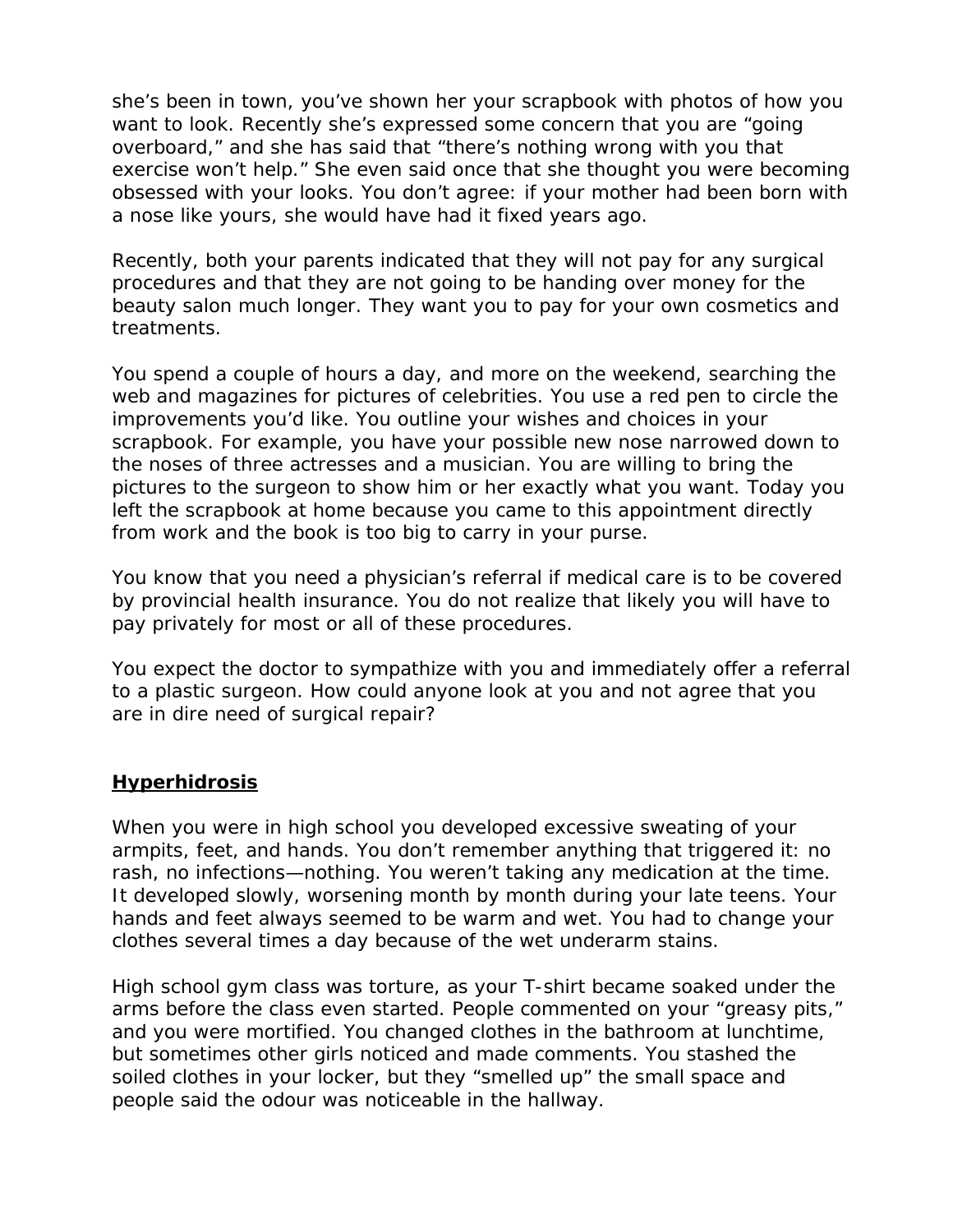Your hands always seemed to be wet. You stopped going to church because you were reluctant to shake people's hands during the service; when you did, you noticed their unpleasant reactions. You were acutely embarrassed.

An odour is associated with the sweating. It is the usual sweat smell, nothing different or strange, but you are very conscious of it.

The sweating occurs daily. When you wake up in the morning, your hands and feet are dry. Usually the sweating starts by the time you eat breakfast and begins to resolve in the evening. Both sides of your body are equally affected. Your scalp is not affected.

You don't have night sweats. You don't perspire on your back or face, although perhaps your chest is sweatier than you think it should be.

You have had no change in weight, haven't had any injury, have no headaches or other neurological changes, and have no rash that could be associated with the sweating. You don't think the sweating is worse if you are embarrassed or worried; there doesn't seem to be an emotional component to this at all. You haven't noticed that anything else triggers it, either: no foods, temperature, situation, or exposure. There is no relation to your period or menstrual cycle. You aren't taking any medications or herbal supplements. There is no rash.

You think something is wrong with you, but you don't think it is lifethreatening. (This has been going on for years: if the problem were serious, wouldn't you have known by now?) You haven't tried anything for it, other than different deodorants, a couple of over the counter antiperspirants and loose clothing.

You haven't spoken to anyone about this lately. You think your parents know; you remember your mother telling you frequently when you were still in high school to change your clothes or wash them. Neither parent has ever suggested that you see a doctor about this problem, or even that something might be available to help with it. You are aware that your father sweats a lot too. You don't know if this is the same problem as yours but you suspect it might be. Your father doesn't seem to be too bothered by his sweaty hands.

You haven't bothered to research this problem on the web, even though you work in a library and have your own computer. You are far too busy planning your total makeover to waste time on sweaty hands. You do hope, however, that because you are seeing this FP for a referral, anyway, he or she might know a pill or something to stop the sweating.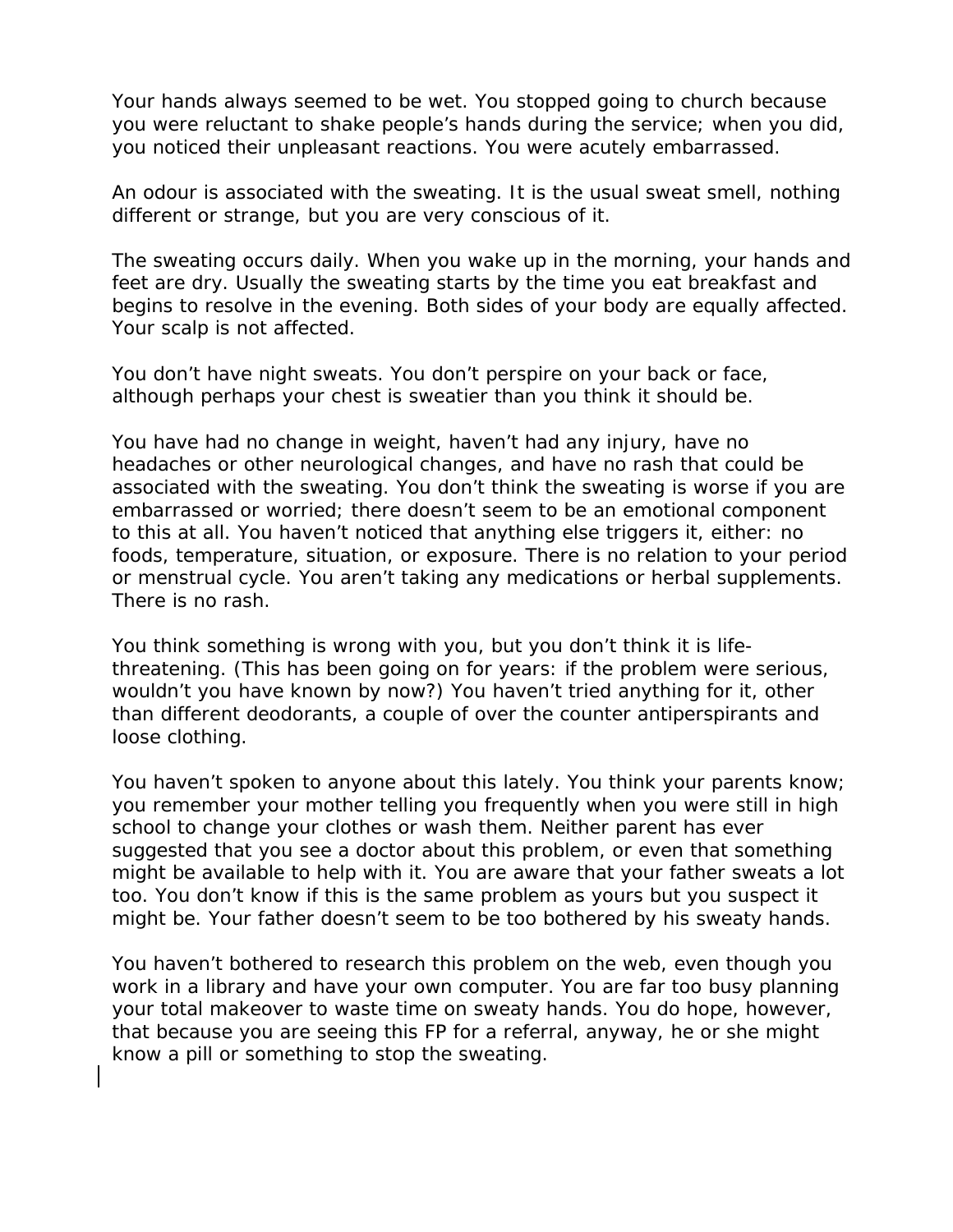## **MEDICAL HISTORY**

You have been generally healthy. You were prone to eczema as a child, mostly on your trunk and arms, but this has decreased significantly over the years. You can't remember having a rash as an adult.

You had your appendix out at 14 and your wisdom teeth out at 20. You had braces on your teeth from age 15 to 18.

You were in a car accident at 22. A drunk driver broadsided your parents' car at an intersection, and you were in the back seat. No one suffered any permanent or life-threatening injuries. You were admitted to the hospital for a concussion and whiplash. You have recurrent neck pain if you strain your neck or are overly tired. This is not an issue that concerns you.

## **MEDICATIONS**

Occasionally you take acetaminophen for headaches or menstrual cramps. You have never taken the birth control pill.

## **LABORATORY RESULTS**

There are no laboratory test results.

#### **ALLERGIES**

You suffer from runny eyes and a runny nose every spring. You are allergic to hamsters and rabbits.

#### **IMMUNIZATIONS**

These are up to date.

#### **LIFESTYLE ISSUES**

You spend a lot of time fantasizing about several movie stars but you have no real romantic relationship at this time. You aren't really interested in a lover at this time as you are quite convinced that no one would find you attractive with all your imperfections. This is not much of a problem for you.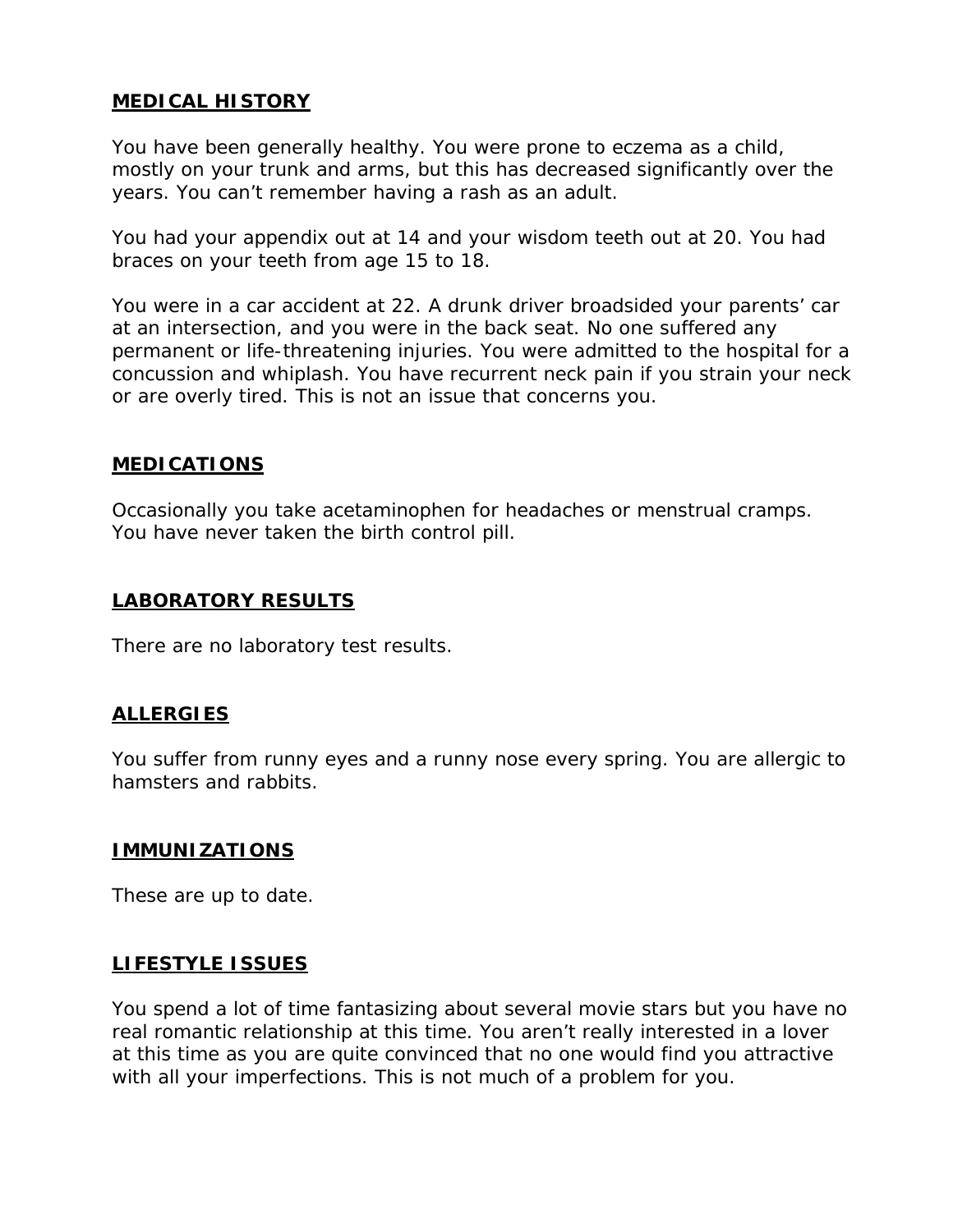You had a brief relationship in college but it never became serious and you never brought anyone home to meet your parents. That was the only time you dated.

You do not drink alcohol (too fattening) and are careful about your diet (eating lots of fruit and veg and limiting meat and dairy) as to maintain your current weight and not gain anything further. You do not smoke although you have thought about starting as it would keep your weight down.

You have a gym membership that your parents have paid for and go daily.

## **FAMILY HISTORY**

As far as you know, your family is pretty healthy. Both your parents are fit and active, although your father, **HAROLD**, age 60, smokes about half a pack of cigarettes a day. Both he and your mother, **MAUDE**, also age 60, are "very into yoga."

Your sisters, **MELODY**, age 30, and **BRIDGET**, age 25, are well. Bridget gave birth to healthy identical twin boys four months ago. She had no problems during her pregnancy and lost the "baby weight" within two weeks.

There is no heart disease, high cholesterol, or diabetes in the family.

## **PERSONAL HISTORY**

## **Childhood**

You grew up in this city. You describe your childhood as "uninspired and lonely." Although you were a healthy child, like your sisters, you couldn't begin to compete with their successes. Melody was a brilliant student who played competitive tennis and soccer at the provincial level and excelled at music and theatre. She had multiple scholarships to university and won several awards. Bridget was a good student, too, with many domestic accomplishments. By age 12 she could sew her own clothes and cook a meal everyone would enjoy. She was also very computer savvy and helped your parents get their business on-line. You don't feel close to either of your sisters and feel that you never had anything in common with them.

You don't remember excelling at anything. School was a bit of a struggle, and you didn't receive any marks higher than an occasional "B." You had no interest in music, sports, arts or crafts, or anything else. You weren't much of a reader, either. You felt a bit overwhelmed by your family. In fact, you felt like a wallflower in comparison to everyone else.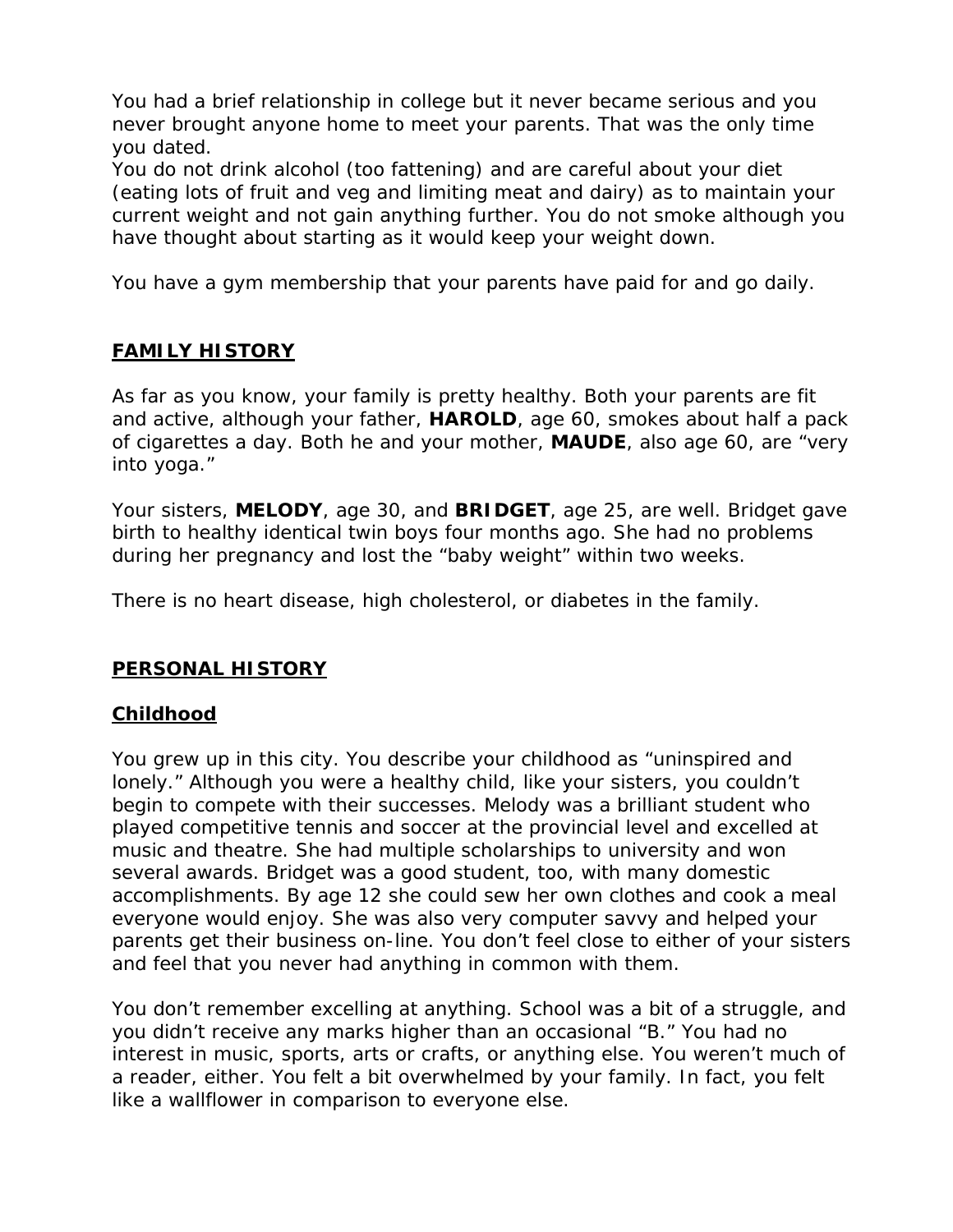The situation was even worse with strangers. Your parents entertained a lot for business, and the house seemed always filled with strangers, who were sipping cocktails and snacking on canapés. Your sisters were comfortable with adults and often praised for their excellent social skills. You, on the other hand, could never think of anything interesting to say to people and preferred to stay in the background.

You daydreamed and watched television a lot. Neither parent pushed you to try new things or live up to your sisters' accomplishments, something for which you are quite grateful although, at the same time, resentful. It was as if they knew you weren't capable of greatness and saw you as a lost cause. You do remember some tension as you were growing up, when you couldn't verbalize any set plan for your future. Your father was always concerned about how you would manage in the big, wide world.

## **Young Adulthood**

You had a brief relationship in college, but it never became serious. That was the only time you dated. You never brought anyone home to meet your parents.

## **Current Life**

Meanwhile, Melody just passed her bar exam. She has accepted a lucrative position with a top law firm in this city. Your other sister, Bridget, has been married to **PEDRO** for three years and recently became a mother. She has a good job as a systems analyst in a high-tech company in this city.

Your parents sell real estate and are very successful. They spend four months of the year living in their luxurious Florida condominium, which overlooks the ocean.

You moved back into your parents' home two years ago, but this wasn't a great idea. Sure, they're frequently traveling back and forth between their luxurious condo in Florida and home, but when they're home the house is super busy with clients, business associates, and your sisters. It drives you up the wall.

## **EDUCATION AND WORK HISTORY**

You finished high school and entered community college because you couldn't think of anything else to do and you didn't want to go to university as your sisters did. You took a general course: some English, philosophy, psychology,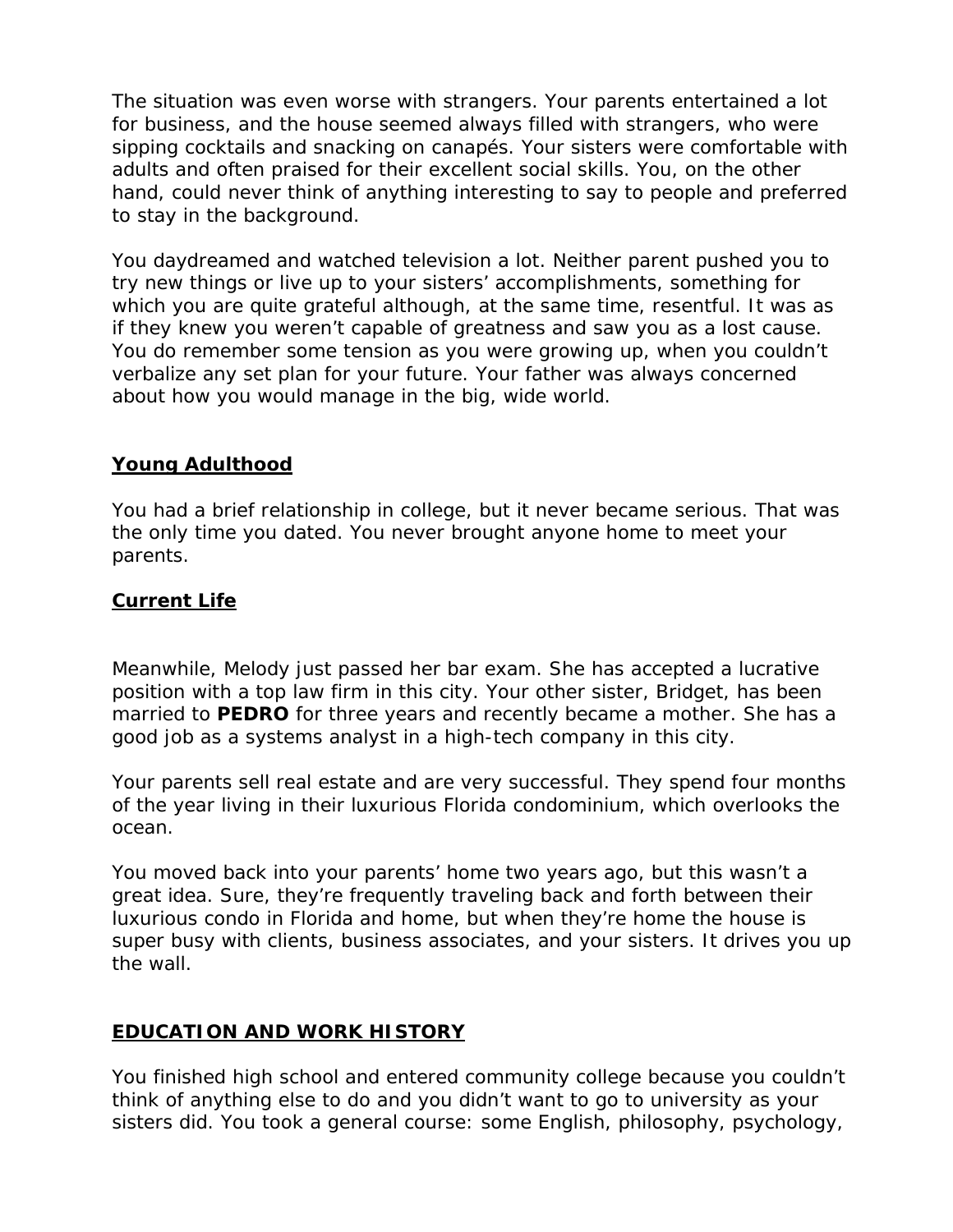and history. You passed your courses, but barely. Some required working in small groups, and that was really difficult. You were sure that everyone was talking about you behind your back and laughing about your sweat stains and stinky feet.

After graduation, you found a job in a university library, working in the stacks, filing books, and keeping the place tidy. It paid just above minimum wage, but at least you didn't have to deal with the public and the books didn't complain about the way you looked or smelled. Unfortunately, your sweaty hands ruined several manuscripts and this placed your job in jeopardy.

A lack of money meant you weren't able to maintain your own apartment. (You tried for nearly a year, but had to give up.) Although the job didn't pay well, you did spend a fair bit—both your own money and money borrowed from your parents—on beauty treatments and cosmetics.

Two months ago your father told you about a possible job. You knew by then that your days at the library were numbered, and you hoped for an excuse to quit so you wouldn't be fired. Your dad said a colleague of his needed a receptionist for the front office of his huge real estate firm. You would basically greet clients, get coffee, and answer the phone. The pay would be terrific, and you could get your own apartment.

After much deliberation, you decided to take a huge chance. You accepted the job. You start next week.

Now that you've had a chance to realize what this new job entails—lots of public interaction—you've decided that your excessive sweating must be treated.

## **FINANCES**

Finances are tight. Your library job hasn't paid well, but it has included health and dental benefits. However, although your parents have been financially supportive (they can well afford to be), you're aware that the well is running dry and that they aren't going to be willing to hand over money forever. You have spent a lot of money on cosmetics and beauty treatments, and although your parents have helped you pay for these, they have said that enough is enough. Nevertheless, you are sure your mom will help you buy the clothes you'll need for your new job.

You agreed to take this new job because you knew it would improve your financial situation greatly in the long run.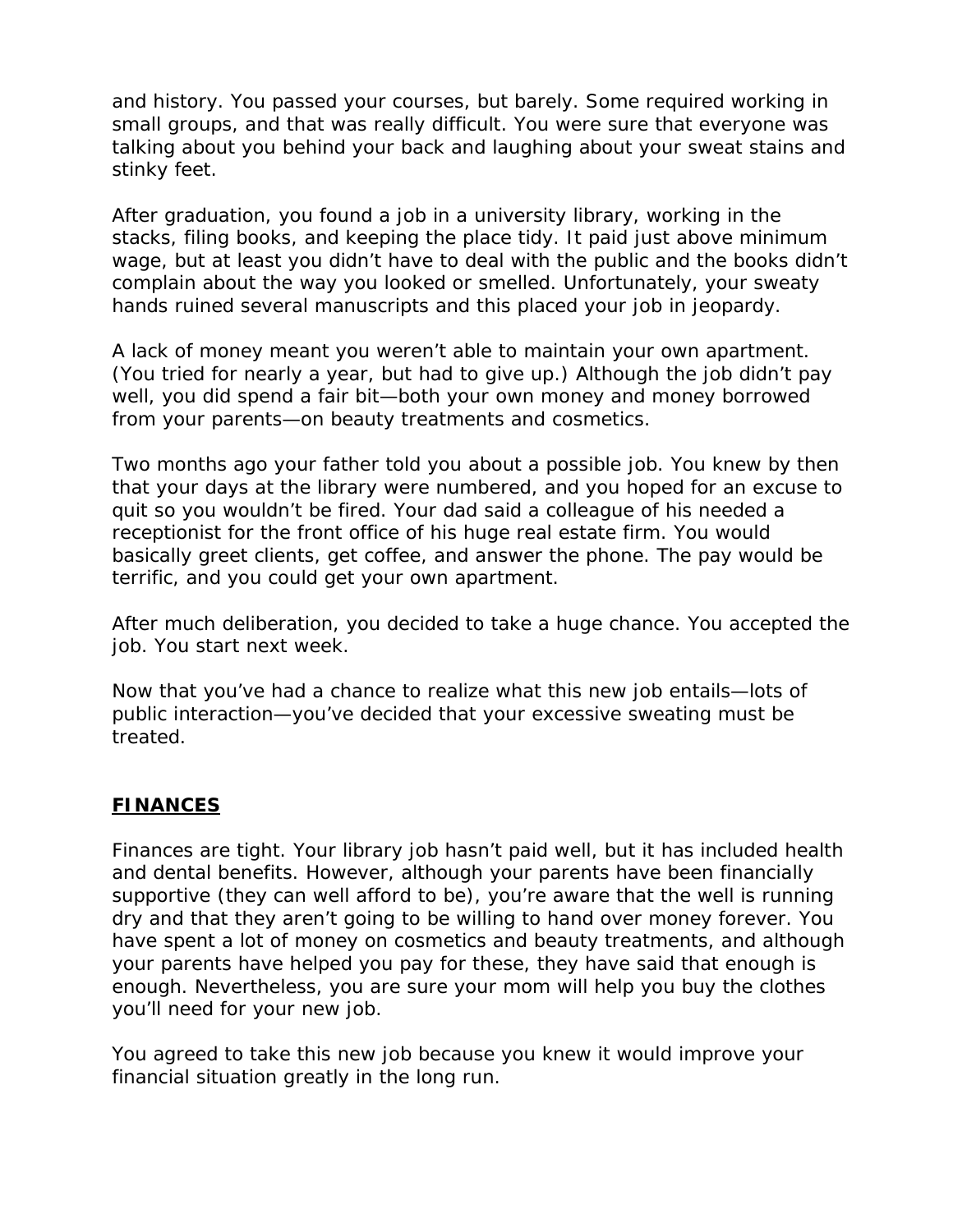## **SOCIAL SUPPORTS**

You have limited supports. Your parents are probably the most supportive people in your life, but you have little to do with them. You have no interests in common. You aren't close to either of your sisters.

You have a few acquaintances at the library. You don't really socialize with them.

You have some acquaintances from college, but no one with whom you really keep in touch. You have several "friends" on Facebook and have joined several websites that discuss your favourite actors and shows; you do participate actively in the chat rooms. However, you don't really know these people and have not met any of them. You spend a lot of time on the website WaitingtobePerfect.com, and you think of the people with whom you chat online as friends and supports.

## **RELIGION**

Currently, you have no religious affiliation.

## **EXPECTATIONS**

You expect the FP to refer you to a plastic surgeon. You also expect him or her to treat your excessive sweating.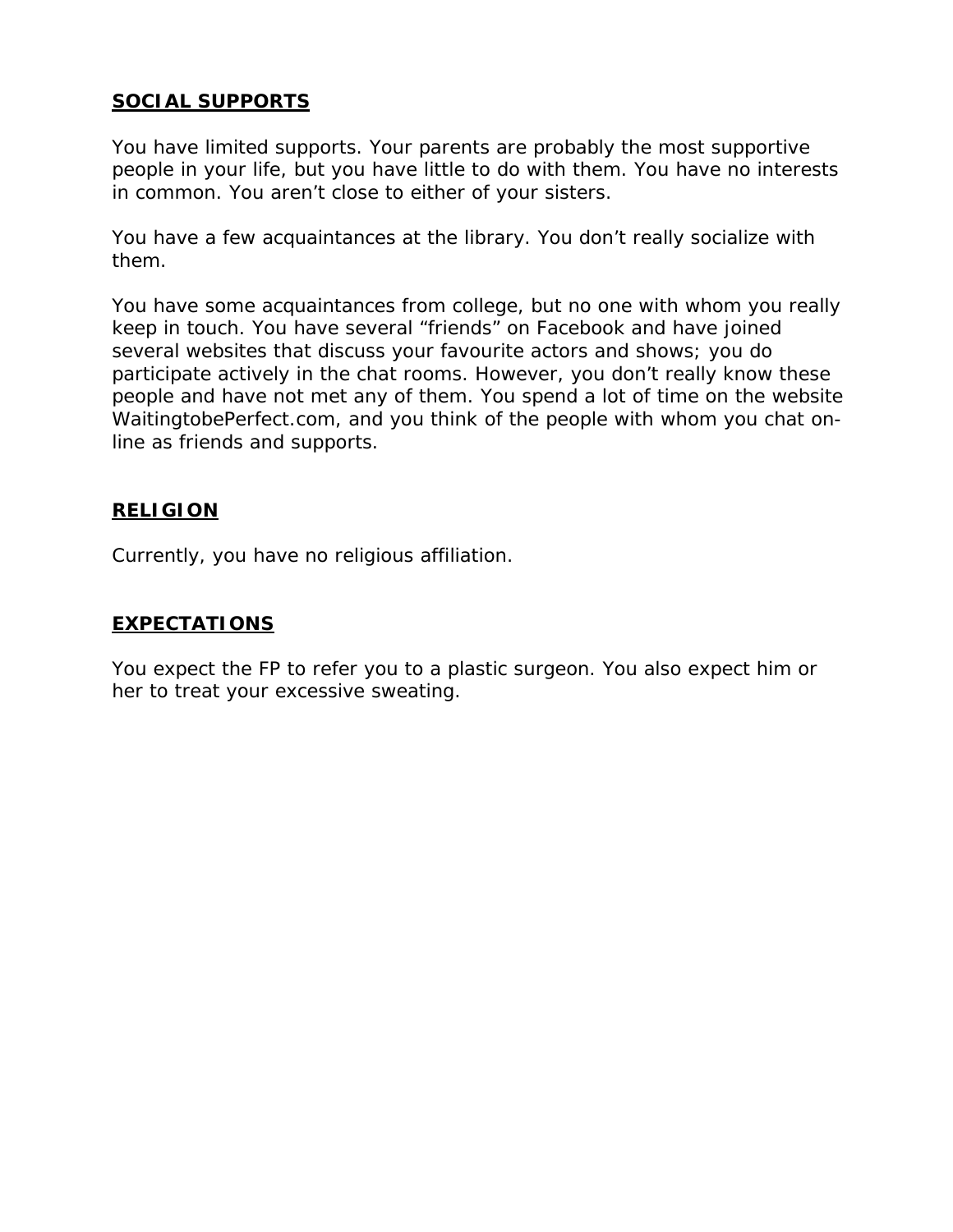## **ACTING INSTRUCTIONS**

*Instructions are written according to ideas, feelings, expectations, and effect on function.*

You are quiet and slightly withdrawn, and prone to checking yourself a lot in mirrors or any shiny surface. You have a compact or a small hand mirror, and you are looking at your face in it when the candidate enters the room. You wear baggy, loose-fitting clothes to hide your physical imperfections. You are well groomed and wear lots of makeup. You frequently touch your nose or hold your hand over it to hide it.

You wipe your hands several times on your pants if the candidate wants to shake your hand.

During the interview, you make several remarks that indicate your unhappiness with your physical appearance (e.g., "I know I'd be more popular if I could just get my nose done" or "Everything in my life would be better if I had my surgeries done").

You **FEEL** that everyone notices how wet and sweaty your hands are. You **FEEL** that your nose is horribly prominent and that everyone notices it. You also feel invisible next to the other members of your family and think they are unsympathetic toward your plight. You deny feeling depressed or suicidal.

Your **IDEAS** are that your nose is quite deformed and that it requires surgical attention as soon as possible. As soon as you have your surgeries you will be much happier. You don't realize that this is an abnormal obsession. You have lots of Internet friends who feel the same way about themselves.

Your **FUNCTION** is affected because you spend a lot of time worrying about your appearance. You have had to leave your library job because the sweat from your hands damaged some manuscripts.

You **EXPECT** the doctor to sympathize with you and immediately offer a referral to a plastic surgeon.

If reassured that you look fine, you say things such as "I know it is your job to say that" or "My parents try to reassure me too, I but I can look in the mirror."

If told early no surgery: you react angrily, "people get surgery all the time" But if raised at the end of the interview in a sensitive way, you are open to hearing to what the alternatives are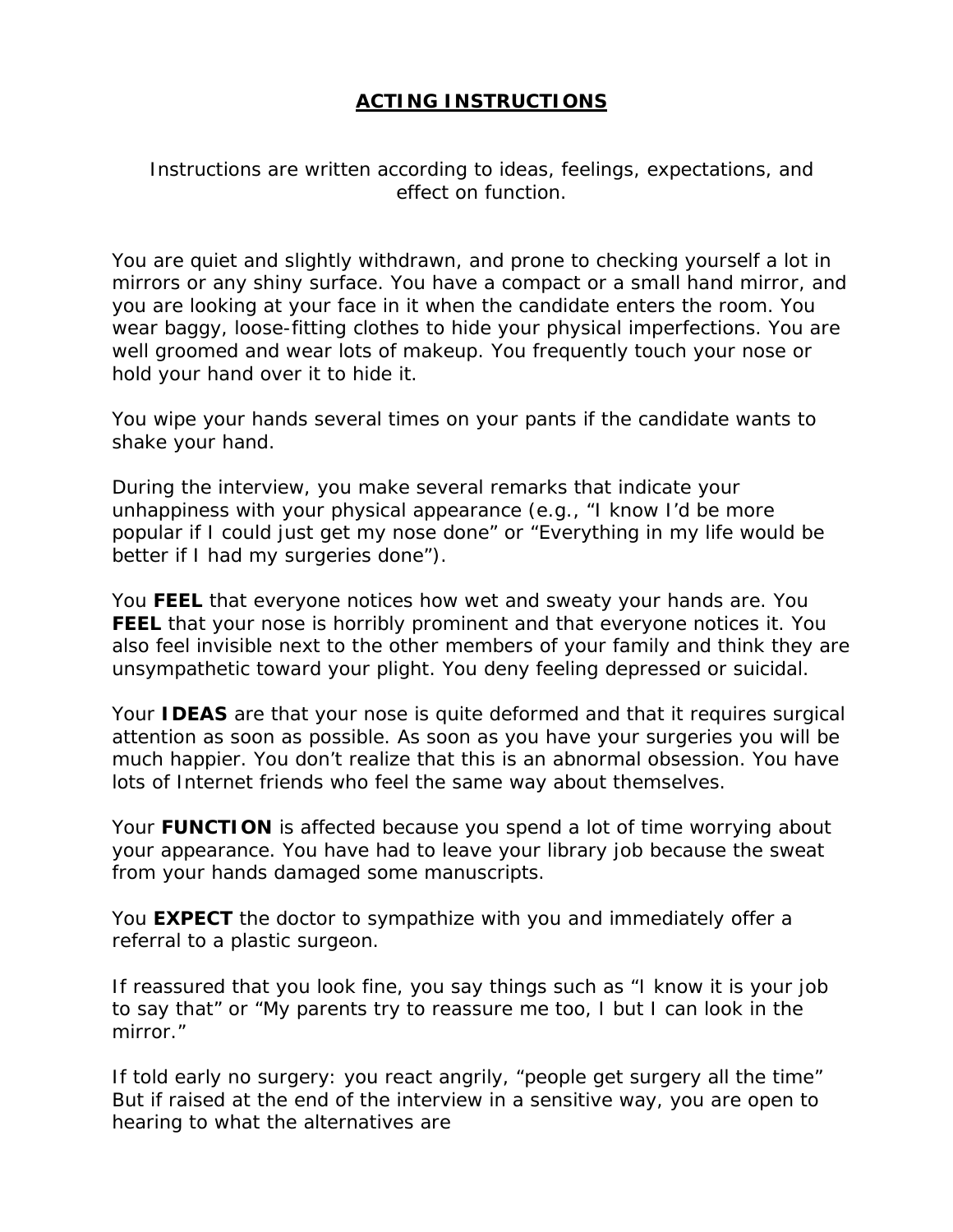If the candidate agrees that you do need surgery, answer by listing an excessive number of other procedures you want done at the same time (to indicate how abnormal the your desire for surgery is) IE tooth enamel bleaching, ears pinned back,

Emphasize that you are not depressed.

If the candidate asks for further exploration of the family (the parents or sisters) you give responses indicating their accomplishments and attractiveness. (Ie I have a sister who's a high powered lawyer and my other sister just had twins and has a fabulous husband).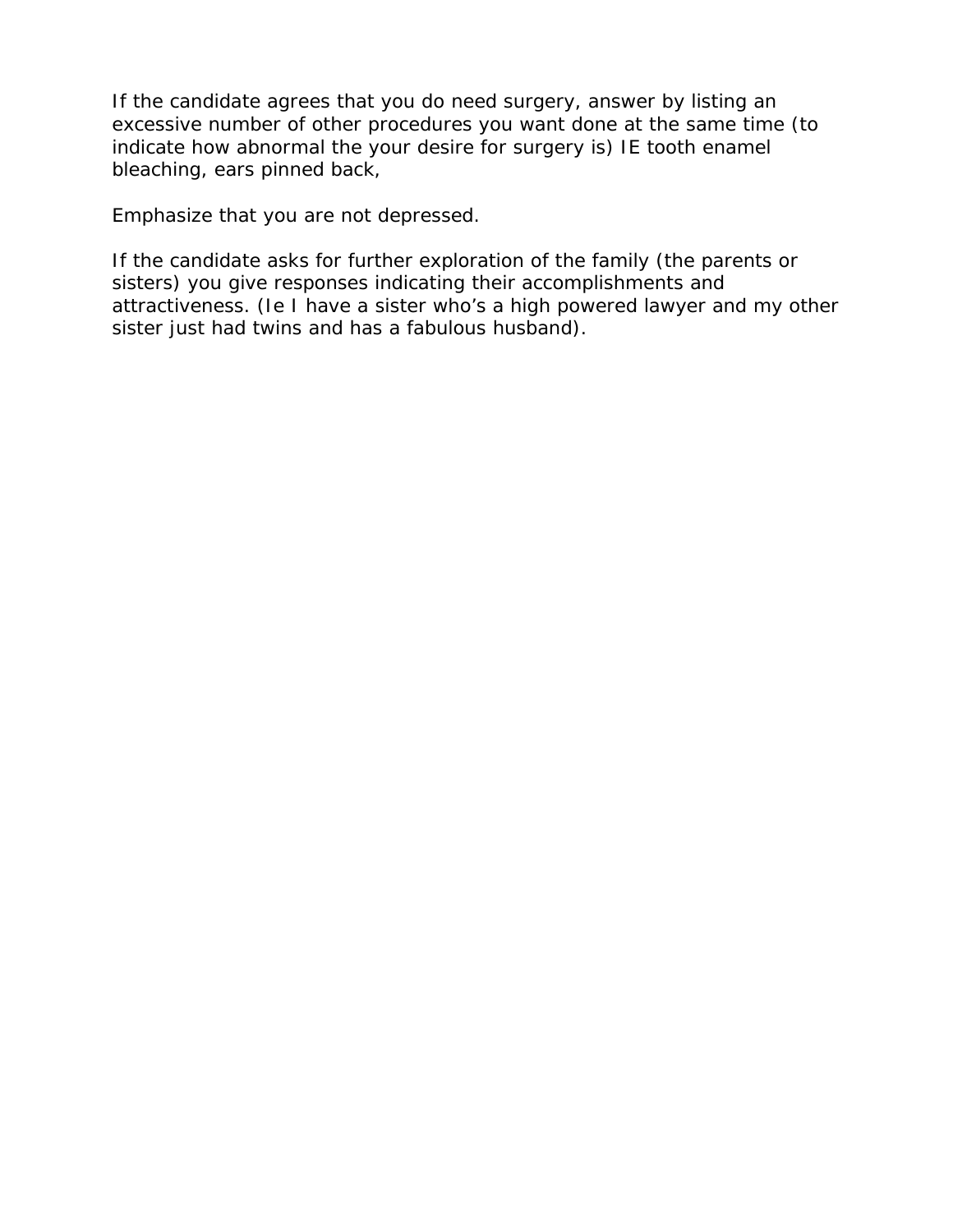## **CAST OF CHARACTERS**

| <b>Danica Williams:</b>  | The patient, age 27, who has body dysmorphic<br>disorder and hyperhidrosis. |
|--------------------------|-----------------------------------------------------------------------------|
| <b>Harold Williams:</b>  | Danica's father, age 60.                                                    |
| <b>Maude Williams:</b>   | Danica's mother, age 60.                                                    |
| <b>Melody Williams:</b>  | Danica's sister, age 30.                                                    |
| <b>Bridget Williams:</b> | Danica's sister, age 25.                                                    |
| Pedro:                   | Bridget's husband.                                                          |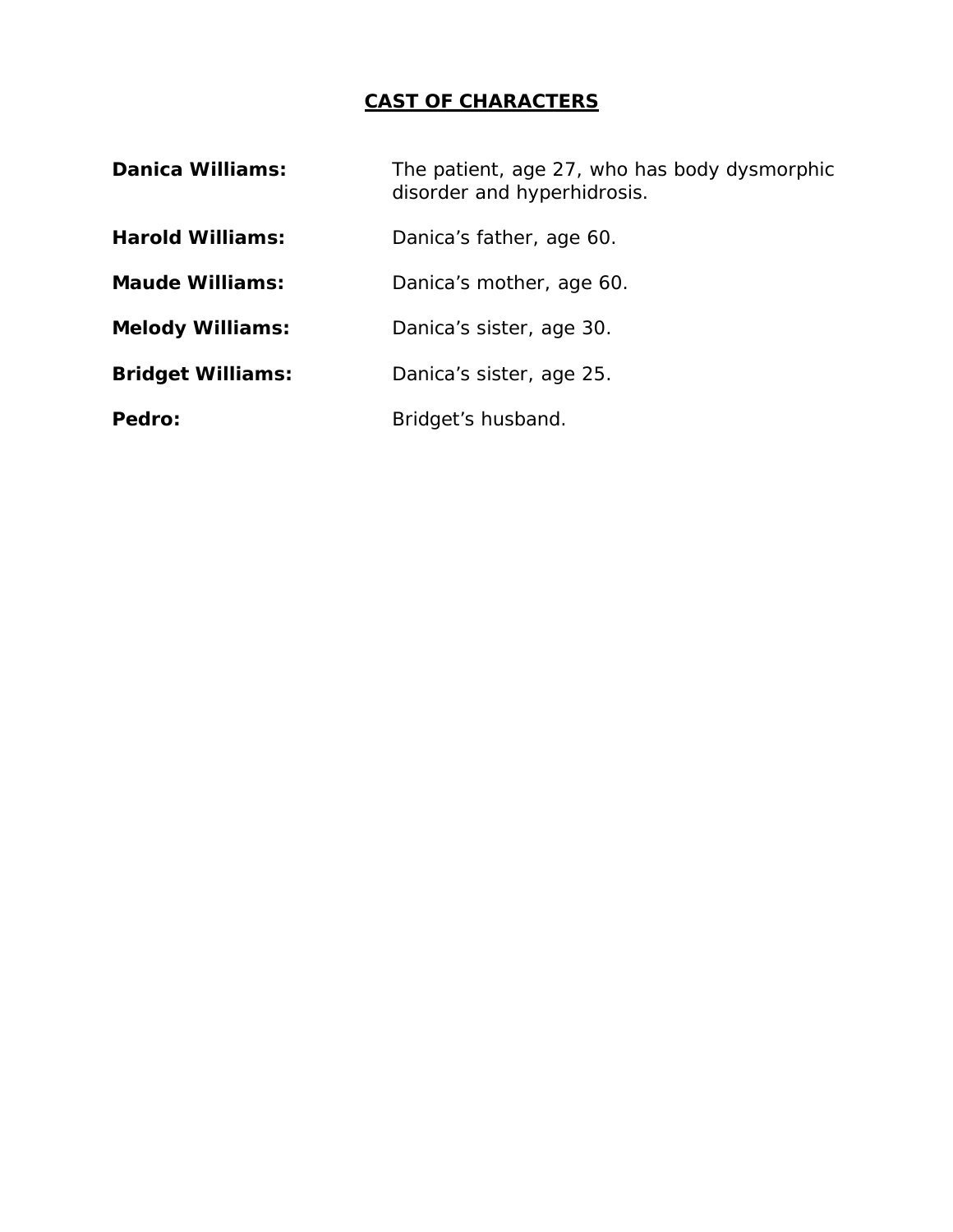## **TIMELINE**

| Today:                     | Appointment with the candidate.                                       |
|----------------------------|-----------------------------------------------------------------------|
| 2008, 3 years ago, age 24: | Decided something must be done about<br>your appearance.              |
| 2006, 5 years ago, age 22: | Graduated from community college and<br>began working at the library. |
| 2000, age 16:              | Developed hyperhidrosis.                                              |
| 1984, 27 years ago:        | Born.                                                                 |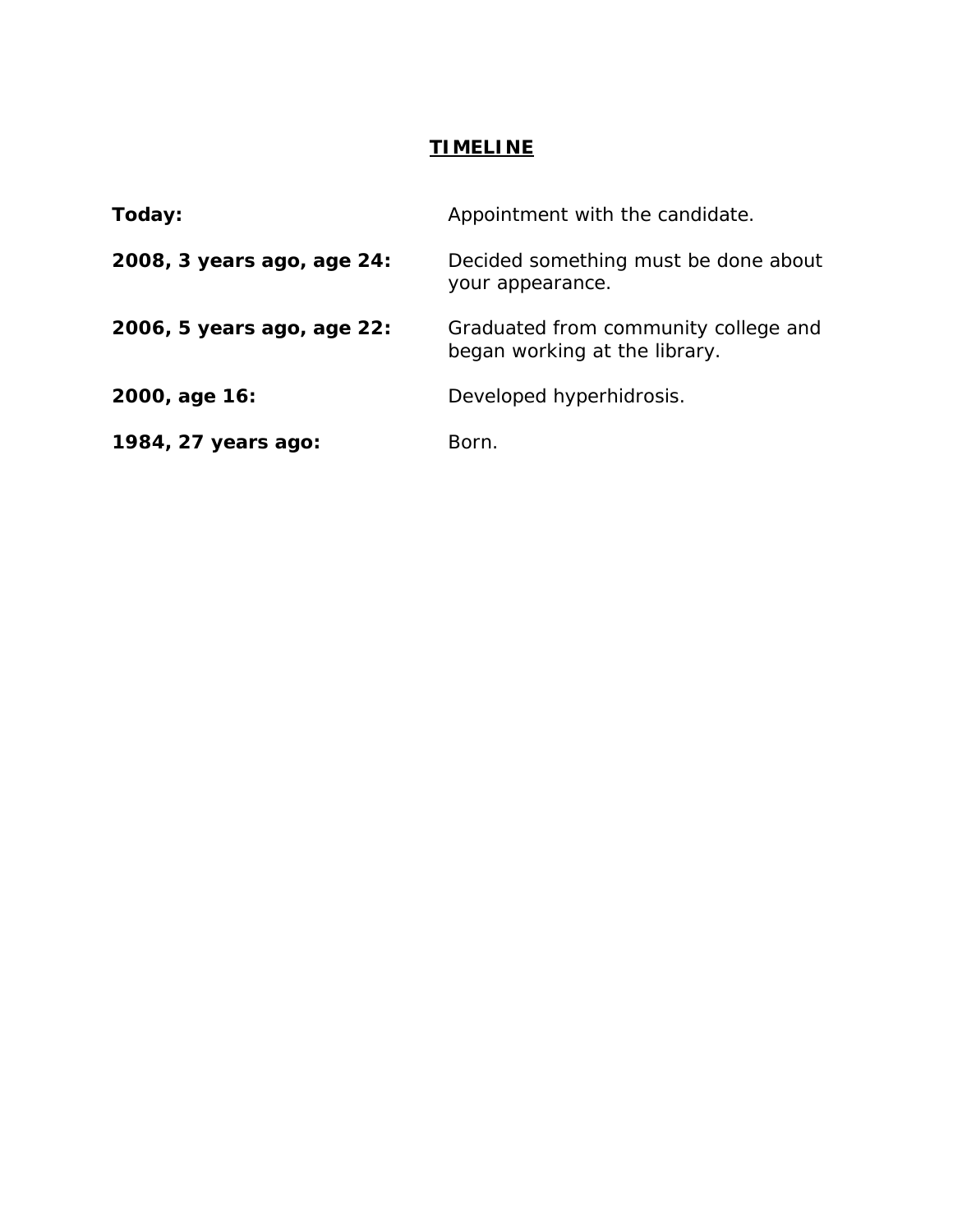#### **INTERVIEW FLOW SHEET**

| <u>INITIAL STATEMENT:</u>   | "I need a referral to a plastic<br>surgeon."                                                                                |
|-----------------------------|-----------------------------------------------------------------------------------------------------------------------------|
| 10 MINUTES REMAINING:*      | "Can you do something about my<br>hands?"                                                                                   |
| 7 MINUTES REMAINING:*       | "What about the referral?"                                                                                                  |
| 3 MINUTES REMAINING:        | "You have THREE minutes left."<br>(This verbal prompt <b>AND</b> a visual prompt<br><b>MUST</b> be given to the candidate.) |
| <b>O MINUTES REMAINING:</b> | "Your time is up."                                                                                                          |

\*To avoid interfering with the flow of the interview, remember that the 10 and seven-minute prompts are optional. They should be offered only if necessary to provide clues to the second problem or to help the candidate with management. In addition, to avoid interrupting the candidate in midsentence or disrupting his or her reasoning process, delaying the delivery of these prompts momentarily is perfectly acceptable.

**Note:** If you have followed the prompts indicated on the interview flow, there should be no need to prompt the candidate further during the last three minutes of the interview. During this portion of the interview, you may only clarify points by answering direct questions, and you should not volunteer new information. You should allow the candidate to conclude the interview during this time.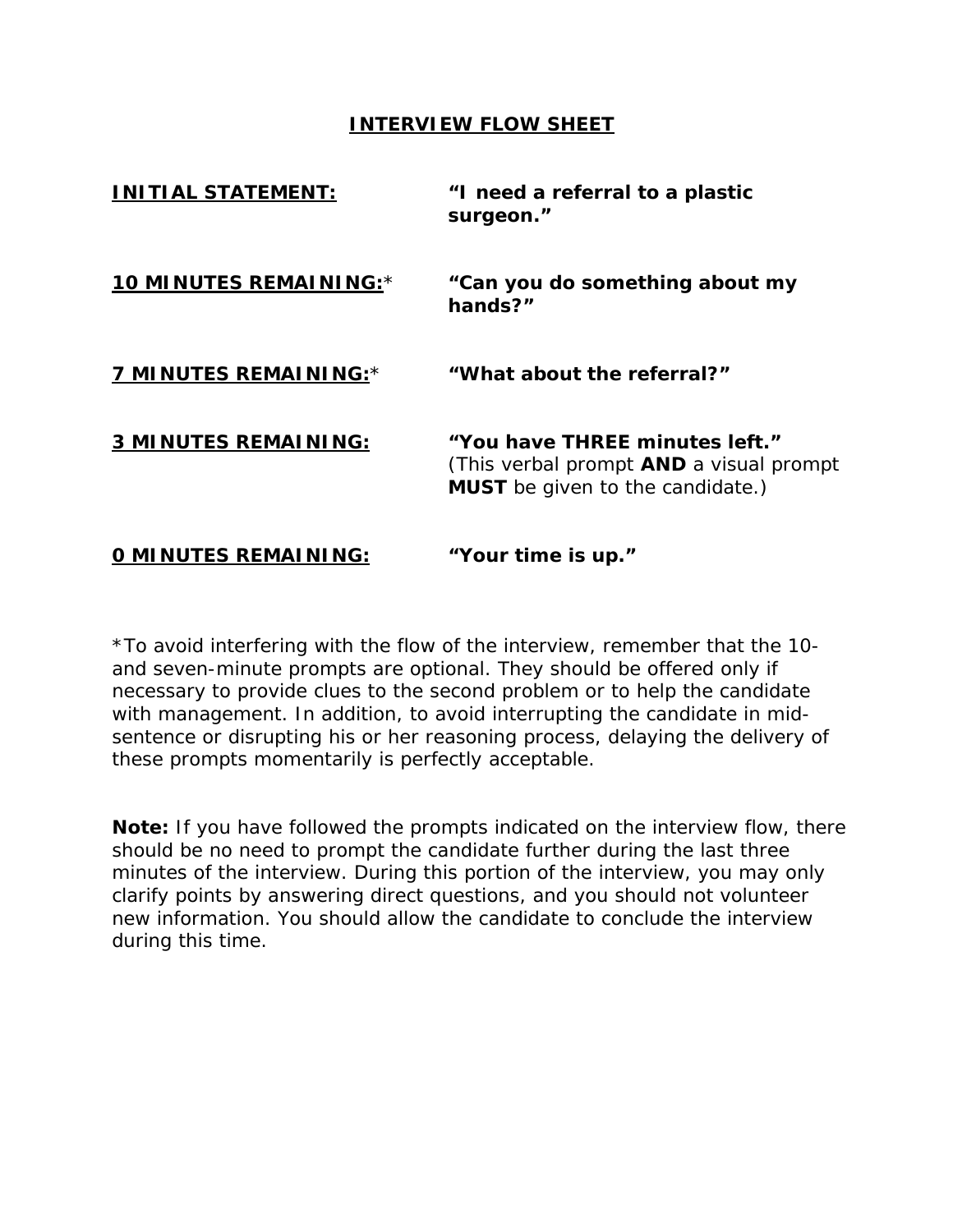## **THE COLLEGE OF FAMILY PHYSICIANS OF CANADA**

## **CERTIFICATION EXAMINATION IN FAMILY MEDICINE**

## **SIMULATED OFFICE ORAL EXAMINATION**

## **MARKING SCHEME**

**NOTE:** To cover a particular area, the candidate must address AT LEAST 50% of the bullet points listed under each numbered point in the LEFT-HAND box on the marking scheme.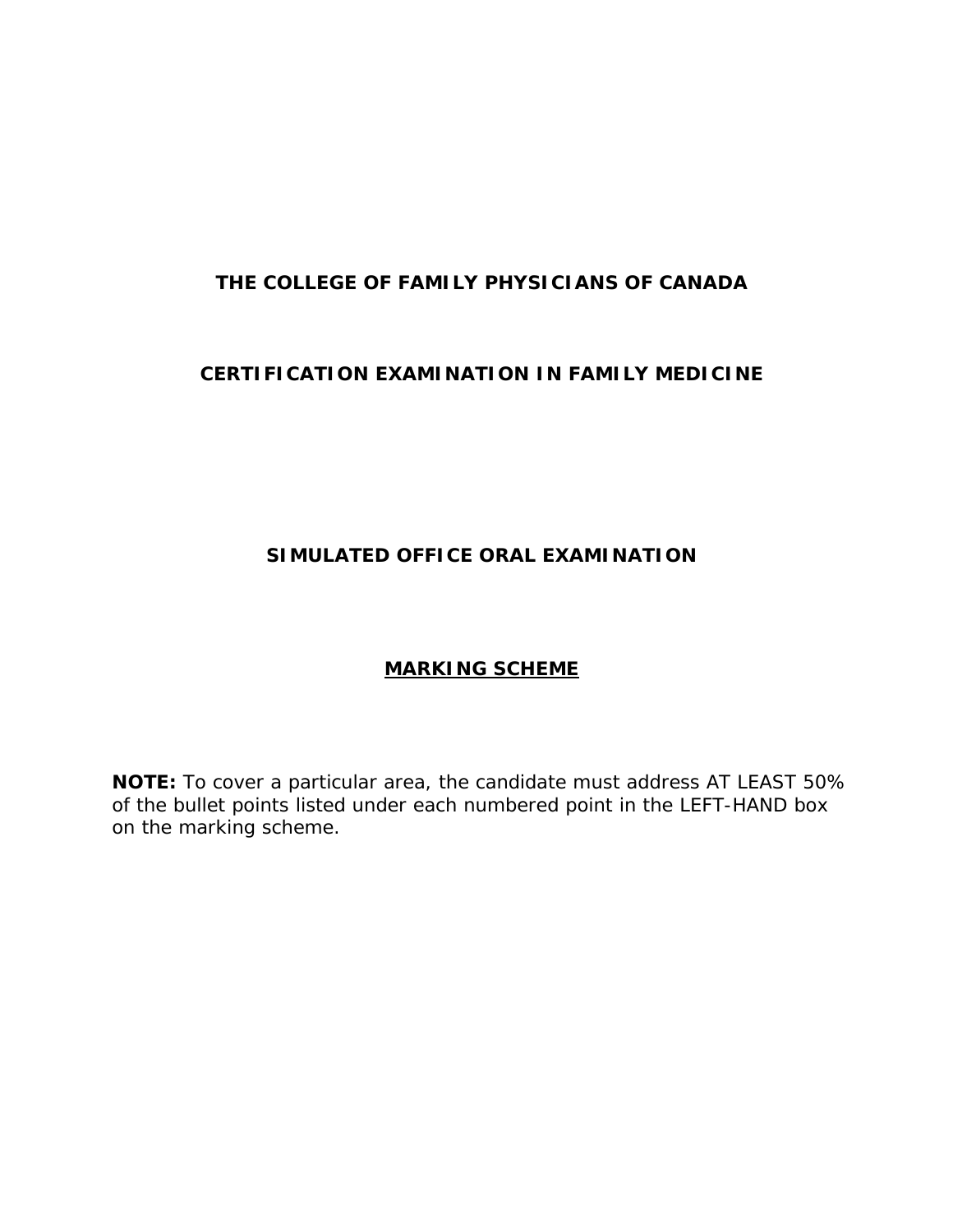# **1. IDENTIFICATION: Body Dysmorphic Disorder**

| <b>Body Dysmorphic Disorder</b>                                                                                                                                                                                                   | <b>Illness Experience</b>                                                                                                                                                                        |
|-----------------------------------------------------------------------------------------------------------------------------------------------------------------------------------------------------------------------------------|--------------------------------------------------------------------------------------------------------------------------------------------------------------------------------------------------|
| Areas to be covered include                                                                                                                                                                                                       | <b>Feelings</b><br>Feels everyone is disgusted by her nose                                                                                                                                       |
| 1. body dysmorphic disorder:<br>Specifically bothered by her<br>facial appearance<br>Using excessive makeup to<br>draw attention away from<br>imperfections.<br>no previous surgeries<br>$\bullet$<br>• Wants multiple procedures | Anxious about her appearance.<br>Ideas<br>If she could just change her<br>imperfections, life would be great.<br><b>Effect/Impact on Function</b><br>checking herself in mirrors several         |
| done<br>Family doesn't agree that nose<br>needs to be fixed                                                                                                                                                                       | times per day<br>leaving work if she doesn't like<br>how she looks<br>time wasted on grooming<br>$\sim$                                                                                          |
| 2. Pertinent negative factors:<br>No signs of depression<br>No social phobia                                                                                                                                                      | cost of grooming                                                                                                                                                                                 |
| No OCD/ritualized behaviours<br>No history of abuse<br>No history of teasing about<br>appearance                                                                                                                                  | <b>Expectations for This Visit</b><br>The doctor will give her a referral to a<br>cosmetic surgeon.                                                                                              |
| 3. No signs of an Eating disorder:<br>4. No Self Mutilation:                                                                                                                                                                      | A satisfactory understanding of all<br>components[e.g.: Feelings, Ideas,<br>Effect/Impact on Function and<br>Expectations] are important in assessing<br>the illness experience of this patient. |

| <b>Superior</b> | Covers points 1, 2, 3,                        | Actively explores the illness experience to     |
|-----------------|-----------------------------------------------|-------------------------------------------------|
| Certificant     | and $4.$                                      | arrive at an in-depth understanding of it.      |
|                 |                                               | This is achieved through the purposeful use of  |
|                 |                                               | verbal and non-verbal techniques, including     |
|                 |                                               | both effective questioning and active           |
|                 |                                               | listening.                                      |
|                 | <b>Certificant</b>   Covers points 1, 2, 3 or | Inquires about the illness experience to arrive |
|                 | 4.                                            | at a satisfactory understanding of it. This is  |
|                 |                                               | achieved by asking appropriate questions and    |
|                 |                                               | using non-verbal skills.                        |
| Non-            | Does not cover points                         | Demonstrates only minimal interest in the       |
| certificant     | 1, 2, and 3.                                  | illness experience, and so gains little         |
|                 |                                               | understanding of it. There is little            |
|                 |                                               | acknowledgement of the patient's verbal or      |
|                 |                                               | non-verbal cues, or the candidate cuts the      |
|                 |                                               | patient off.                                    |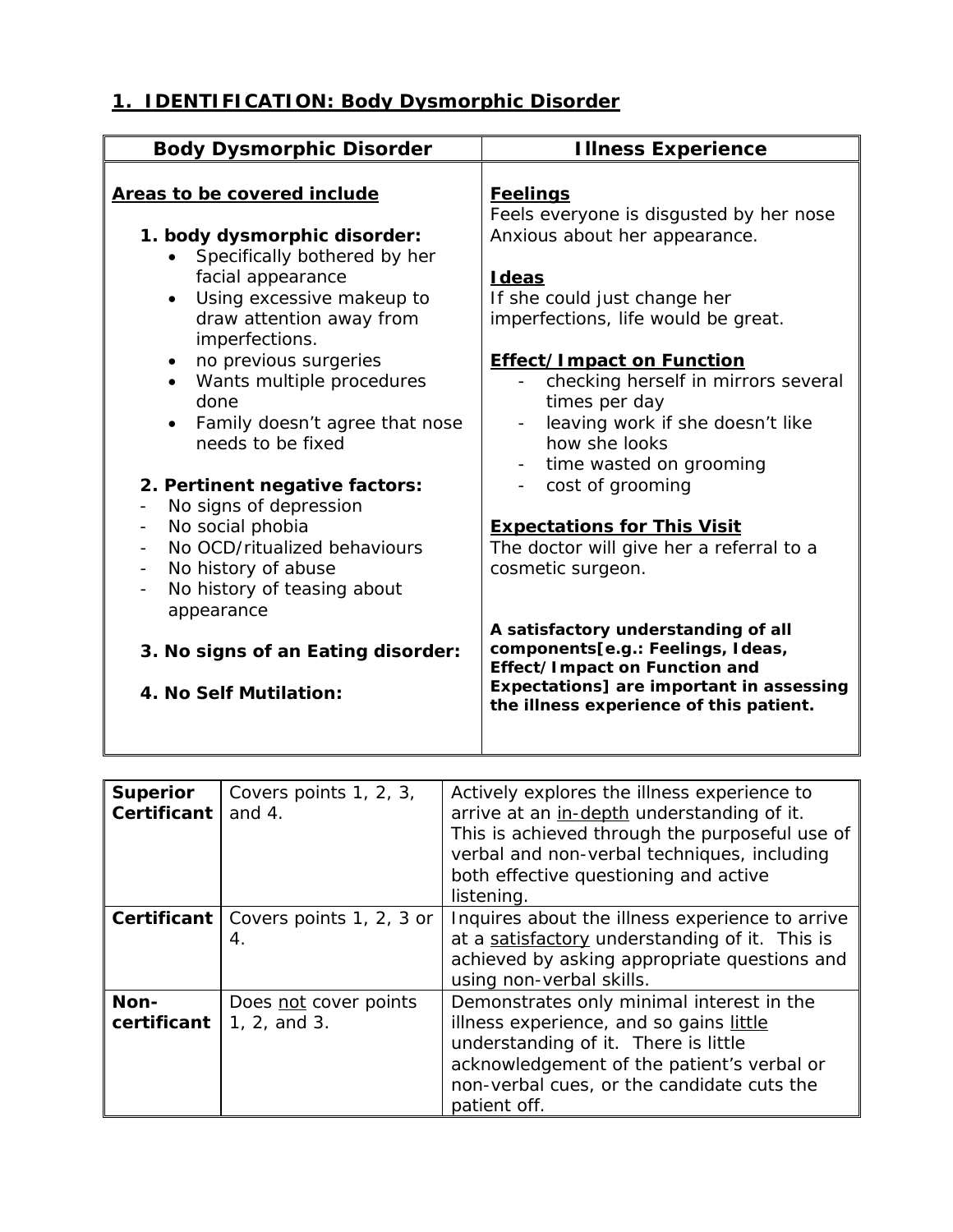# **2. IDENTIFICATION: Hyperhidrosis**

| <b>Hyperhidrosis</b>                                                                                                                                                                  | <b>Illness Experience</b>                                                                                                                                                                         |
|---------------------------------------------------------------------------------------------------------------------------------------------------------------------------------------|---------------------------------------------------------------------------------------------------------------------------------------------------------------------------------------------------|
| Areas to be covered include<br>1. history:<br>Hands, feet, and underarms<br>sweat.<br>• Started in high school.                                                                       | <b>Feelings</b><br>Embarrassed about the sweating.<br><b>I</b> deas<br>There is something wrong with her.                                                                                         |
| Not helped by over the counter<br>$\bullet$<br>treatments.<br>No abnormal odour                                                                                                       | <b>Effect/Impact on Function</b><br>Doesn't want to shake anyone's hand.<br>In danger of losing her library job<br>because of damaged manuscripts.                                                |
| 2. symptoms:<br>Only during the day.<br>No change with nerves.<br>$\bullet$<br>Not affected by temperature or<br>$\bullet$<br>activities.<br>No skin problems<br>$\bullet$            | <b>Expectations for This Visit</b><br>The doctor can help with this problem.                                                                                                                      |
| 3. pertinent negative factors:<br>No weight loss<br>No lymphadenopathy<br>$\overline{\phantom{a}}$<br>No fatigue<br>No tremour<br>No palpitations<br>4. Father has similar condition. | A satisfactory understanding of all<br>components [e.g.: Feelings, Ideas,<br>Effect/Impact on Function and<br>Expectations] are important in assessing<br>the illness experience of this patient. |

| <b>Superior</b><br>Certificant | Covers points 1, 2, 3,<br>and $4.$                 | Actively explores the illness experience to<br>arrive at an in-depth understanding of it.<br>This is achieved through the purposeful use of<br>verbal and non-verbal techniques, including<br>both effective questioning and active<br>listening. |
|--------------------------------|----------------------------------------------------|---------------------------------------------------------------------------------------------------------------------------------------------------------------------------------------------------------------------------------------------------|
|                                | <b>Certificant</b>   Covers points 1, 2, and<br>З. | Inquires about the illness experience to arrive<br>at a satisfactory understanding of it. This is<br>achieved by asking appropriate questions and<br>using non-verbal skills.                                                                     |
| Non-<br>certificant            | Does not cover points<br>1, 2, and 3.              | Demonstrates only minimal interest in the<br>illness experience, and so gains little<br>understanding of it. There is little<br>acknowledgement of the patient's verbal or<br>non-verbal cues, or the candidate cuts the<br>patient off.          |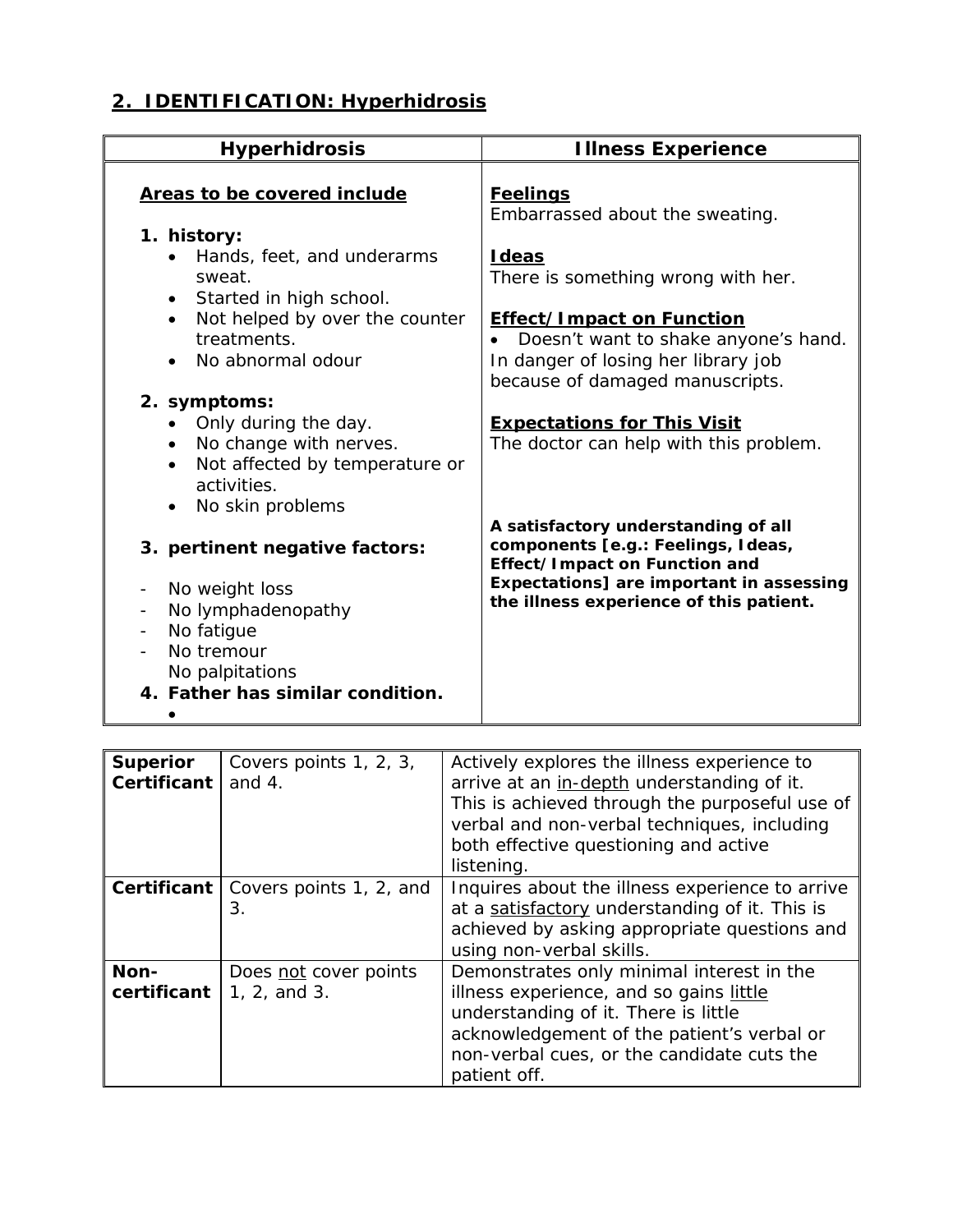## **3. SOCIAL AND DEVELOPMENTAL CONTEXT**

| <b>Context Identification</b>                                     | <b>Context Integration</b>                                                          |
|-------------------------------------------------------------------|-------------------------------------------------------------------------------------|
|                                                                   |                                                                                     |
| Areas to be covered include                                       | Context integration measures the                                                    |
| 1. family                                                         | candidate's ability to                                                              |
| -lives at home                                                    |                                                                                     |
| -has two sisters both very                                        | integrate issues pertaining to the                                                  |
| accomplished                                                      | patient's family, social structure,                                                 |
| -both parents are very successful                                 | and personal development with the<br>illness experience.                            |
| 2. life cycle                                                     |                                                                                     |
| -no partner                                                       | reflect observations and insights<br>$\bullet$                                      |
| -social life is on the internet                                   | back to the patient in a clear and                                                  |
| -unable to live on her own due to<br>finances                     | empathic way.                                                                       |
| -new job requires social interaction                              | This step is crucial to the next phase of<br>finding common ground with the patient |
| 3. spends all her free time                                       | to achieve an effective management                                                  |
| developing multiple scrap books<br>with examples of body features | plan.                                                                               |
| she aspires to have.                                              | You grew up in an environment that                                                  |
|                                                                   | where success and appearance are highly                                             |
| 4. feels eclipsed by her families                                 | regarded and you feel. You are very self                                            |
| accomplishments                                                   | conscious for these reasons your                                                    |
|                                                                   | excessive sweating which has lead to                                                |
|                                                                   | difficulty holding a job, making friends                                            |
|                                                                   | and having relationships.                                                           |
|                                                                   | I wonder if you have come to the                                                    |
|                                                                   | conclusion that surgery might be the                                                |
|                                                                   | answer to all your problems. It must be                                             |
|                                                                   | tough to deal with all of this with no                                              |
|                                                                   | support from your family. You must be                                               |
|                                                                   | feeling pretty alone.                                                               |

| <b>Superior</b><br>Certificant          | 1, 2, 3, 4                            | Demonstrates initial synthesis of contextual<br>factors, and an understanding of their impact<br>on the illness experience. Empathically<br>reflects observations and insights back to the<br>patient. |
|-----------------------------------------|---------------------------------------|--------------------------------------------------------------------------------------------------------------------------------------------------------------------------------------------------------|
| $\vert$ Certificant $\vert \vert$ 1,2,3 |                                       | Demonstrates recognition of the impact of the<br>contextual factors on the illness experience.                                                                                                         |
| Non-<br>certificant                     | Does not cover points<br>1, 2, and 3. | Demonstrates minimal interest in the impact<br>of the contextual factors on the illness<br>experience, or cuts the patient off.                                                                        |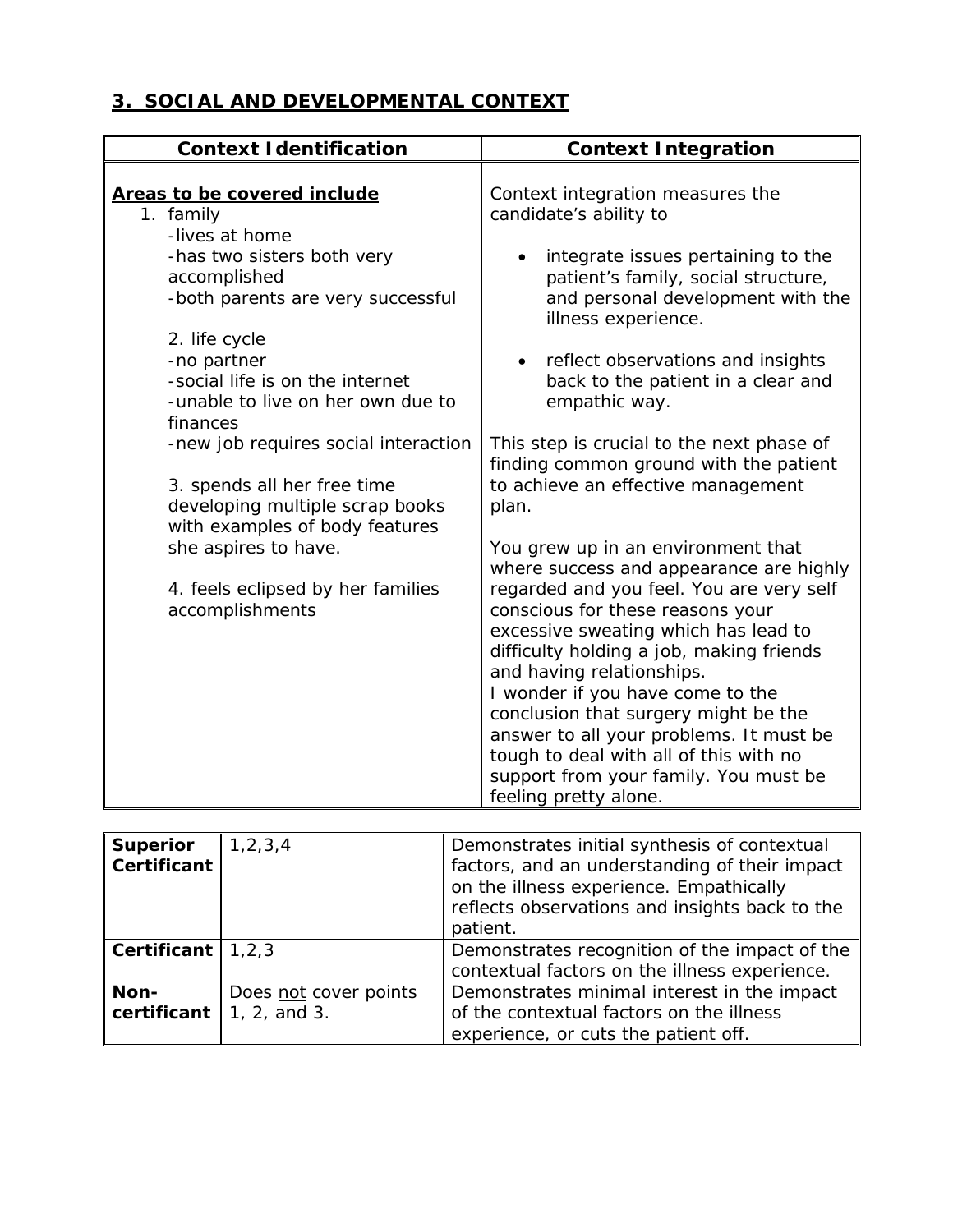# **4. MANAGEMENT: Body Dysmorphic Disorder**

|                                                                                                                                                                                                                                                     | <b>Finding Common Ground</b>                                                                                                                                                                                                                                                                                                                                                                                                                             |
|-----------------------------------------------------------------------------------------------------------------------------------------------------------------------------------------------------------------------------------------------------|----------------------------------------------------------------------------------------------------------------------------------------------------------------------------------------------------------------------------------------------------------------------------------------------------------------------------------------------------------------------------------------------------------------------------------------------------------|
| 1. Acknowledges patients distress<br>over perceived physical flaws<br>2. Suggest supportive psychological<br>evaluation before any surgical<br>intervention. (presurgical<br>counseling)<br>3. Discuss realistic expectations of<br>plastic surgery | Behaviours that indicate efforts to involve<br>patient include<br>encouraging discussion.<br>1.<br>2. providing the patient with<br>opportunities to ask questions.<br>3. encouraging feedback.<br>4. seeking clarification and consensus.<br>5. addressing disagreements.<br>This list is meant to provide guidelines,<br>not a checklist. The points listed should<br>provide a sense of the kind of behaviours<br>for which the examiner should look. |

| <b>Superior</b><br>$\sf{I}$ Certificant                                                     | 1, 2, 3               | Actively inquires about the patient's ideas and<br>wishes for management. Purposefully involves<br>the patient in the development of a plan and<br>seeks her feedback about it. Encourages the<br>patient's full participation in decision-making. |
|---------------------------------------------------------------------------------------------|-----------------------|----------------------------------------------------------------------------------------------------------------------------------------------------------------------------------------------------------------------------------------------------|
| $\vert\hspace{-1.5mm}\vert$ Certificant $\vert\hspace{-1.5mm}\vert\hspace{-1.5mm}\vert$ 1,2 |                       | Involves the patient in the development of a                                                                                                                                                                                                       |
|                                                                                             |                       | plan. Demonstrates flexibility.                                                                                                                                                                                                                    |
| ∥ Non-                                                                                      | Does not cover points | Does not involve the patient in the                                                                                                                                                                                                                |
| certificant $\vert$ 1, 2, and 3.                                                            |                       | development of a plan.                                                                                                                                                                                                                             |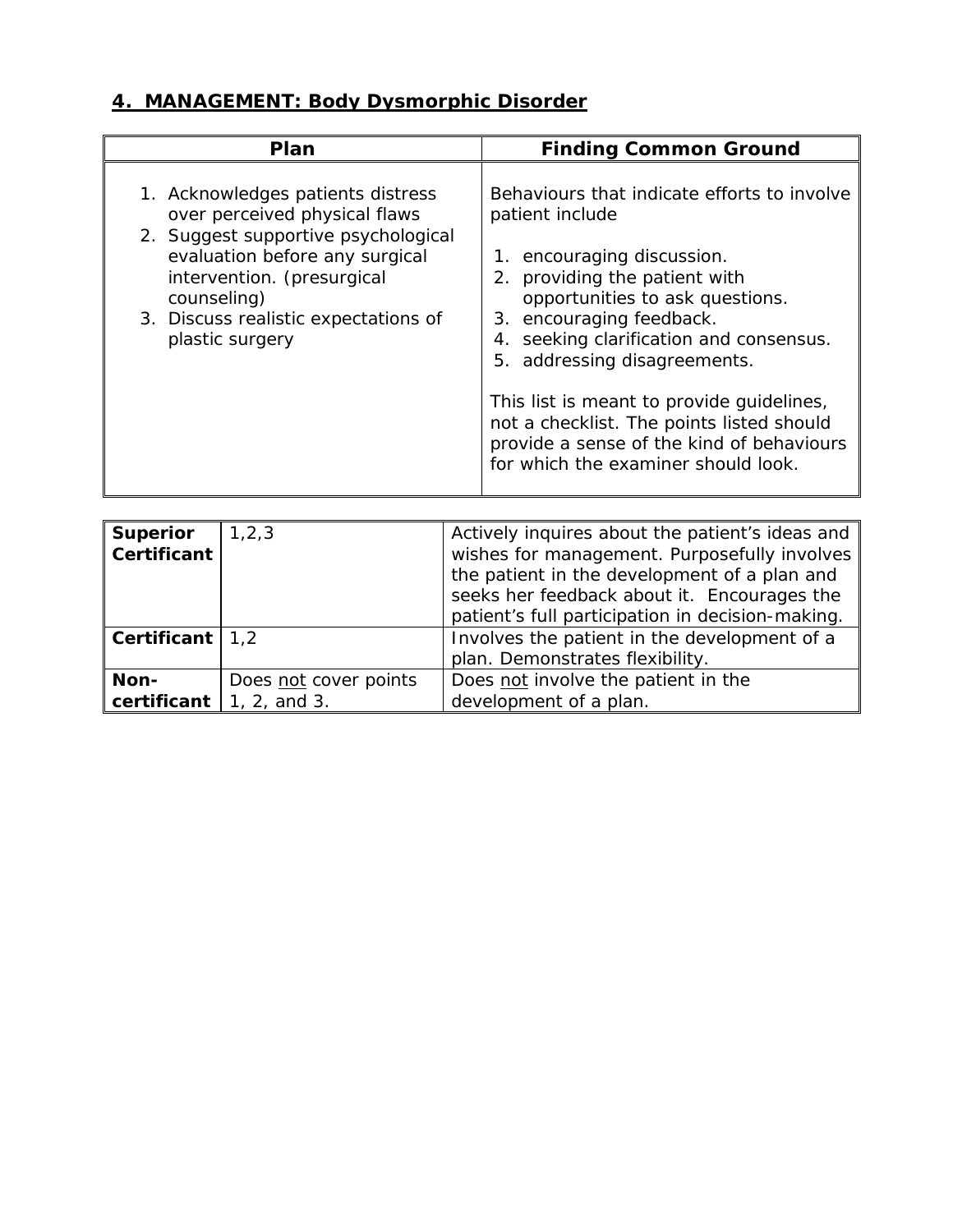# **5. MANAGEMENT: Hyperhidrosis**

| Plan                                                                                                                                                                                                                                                                                                                              | <b>Finding Common Ground</b>                                                                                                                                                                                                                                                                                                                                                                                                                                         |
|-----------------------------------------------------------------------------------------------------------------------------------------------------------------------------------------------------------------------------------------------------------------------------------------------------------------------------------|----------------------------------------------------------------------------------------------------------------------------------------------------------------------------------------------------------------------------------------------------------------------------------------------------------------------------------------------------------------------------------------------------------------------------------------------------------------------|
| 1. Reassure that excessive sweating<br>is common and treatable condition<br>2. Consider other conditions that<br>cause sweating (thyroid disease,<br>medications, cancer)<br>3. Suggest strong topical<br>antiperspirant<br>4. Discuss use of other therapeutic<br>options EG botulinum toxin,<br>iontophoresis, anticholinergics | Behaviours that indicate efforts to involve<br>patient include<br>encouraging discussion.<br>1.<br>providing the patient with<br>2.<br>opportunities to ask questions.<br>encouraging feedback.<br>3.<br>seeking clarification and consensus.<br>4.<br>addressing disagreements.<br>5.<br>This list is meant to provide guidelines,<br>not a checklist. The points listed should<br>provide a sense of the kind of behaviours<br>for which the examiner should look. |
|                                                                                                                                                                                                                                                                                                                                   |                                                                                                                                                                                                                                                                                                                                                                                                                                                                      |

| Superior<br>$\ $ Certificant $\ $             | 1, 2, 3, 4            | Actively inquires about the patient's ideas and<br>wishes for management. Purposefully involves<br>the patient in the development of a plan and<br>seeks her feedback about it. Encourages the<br>patient's full participation in decision-making. |
|-----------------------------------------------|-----------------------|----------------------------------------------------------------------------------------------------------------------------------------------------------------------------------------------------------------------------------------------------|
| Certificant $\vert 1,2,3 \text{ or } 4 \vert$ |                       | Involves the patient in the development of a<br>plan. Demonstrates flexibility.                                                                                                                                                                    |
| ∥ Non-<br>certificant $\vert$ 1, 2, and 3.    | Does not cover points | Does not involve the patient in the<br>development of a plan.                                                                                                                                                                                      |